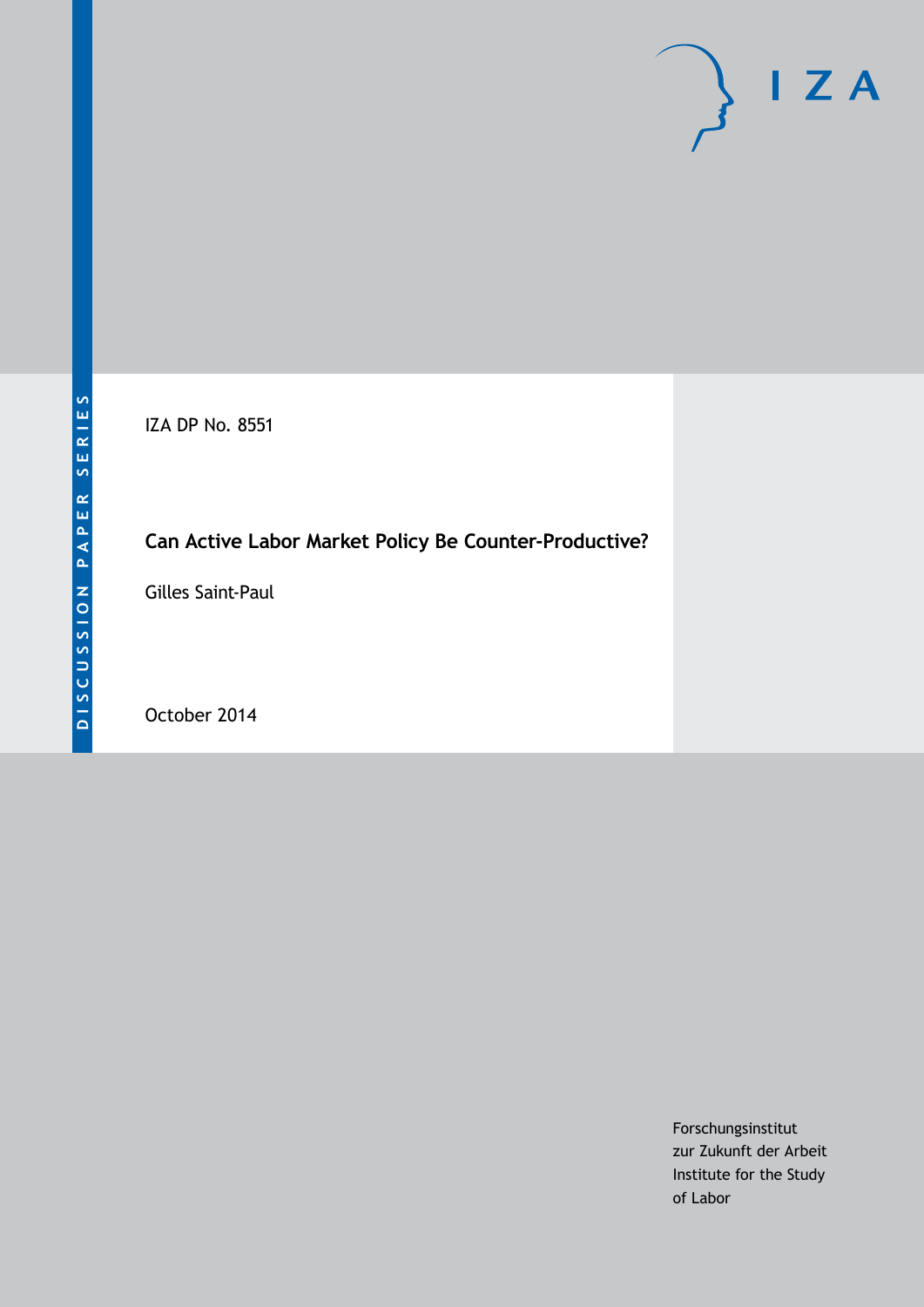# **Can Active Labor Market Policy Be Counter-Productive?**

#### **Gilles Saint-Paul**

*Paris School of Economics, New York University Abu Dhabi and IZA*

#### Discussion Paper No. 8551 October 2014

IZA

P.O. Box 7240 53072 Bonn **Germany** 

Phone: +49-228-3894-0 Fax: +49-228-3894-180 E-mail: [iza@iza.org](mailto:iza@iza.org)

Any opinions expressed here are those of the author(s) and not those of IZA. Research published in this series may include views on policy, but the institute itself takes no institutional policy positions. The IZA research network is committed to the IZA Guiding Principles of Research Integrity.

The Institute for the Study of Labor (IZA) in Bonn is a local and virtual international research center and a place of communication between science, politics and business. IZA is an independent nonprofit organization supported by Deutsche Post Foundation. The center is associated with the University of Bonn and offers a stimulating research environment through its international network, workshops and conferences, data service, project support, research visits and doctoral program. IZA engages in (i) original and internationally competitive research in all fields of labor economics, (ii) development of policy concepts, and (iii) dissemination of research results and concepts to the interested public.

IZA Discussion Papers often represent preliminary work and are circulated to encourage discussion. Citation of such a paper should account for its provisional character. A revised version may be available directly from the author.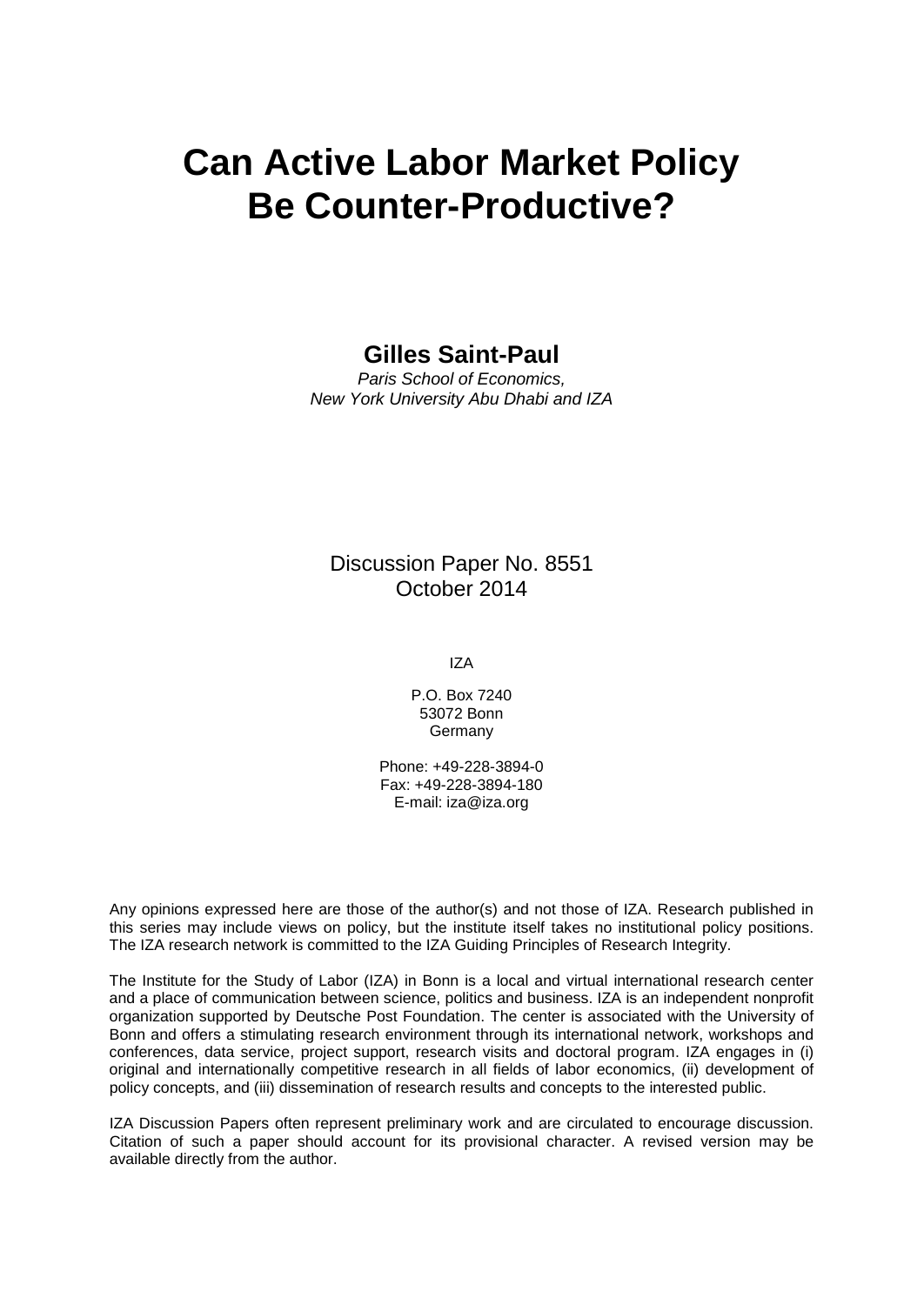IZA Discussion Paper No. 8551 October 2014

## **ABSTRACT**

## **Can Active Labor Market Policy Be Counter-Productive?**

We study active labor market policies (ALMP) in a matching model. ALMPs are modelled as a subsidy to job search. Workers differ in their productivity, and search takes place along an extensive margin. An additional job seeker affects the quality of unemployed workers. As a result, the Hosios conditions are no longer valid. To replicate the optimum the worker share in bargaining must exceed the Hosios level, and one must impose a tax on job search activity. The coalition in favor of ALMP is also studied.

JEL Classification: E24, J6

Keywords: active labor market policy, matching models

Corresponding author:

Gilles Saint-Paul GREMAQ-IDEI Université des Sciences Sociales Manufacture des Tabacs Allée de Brienne 31000 Toulouse France E-mail: [gstpaulmail@gmail.com](mailto:gstpaulmail@gmail.com)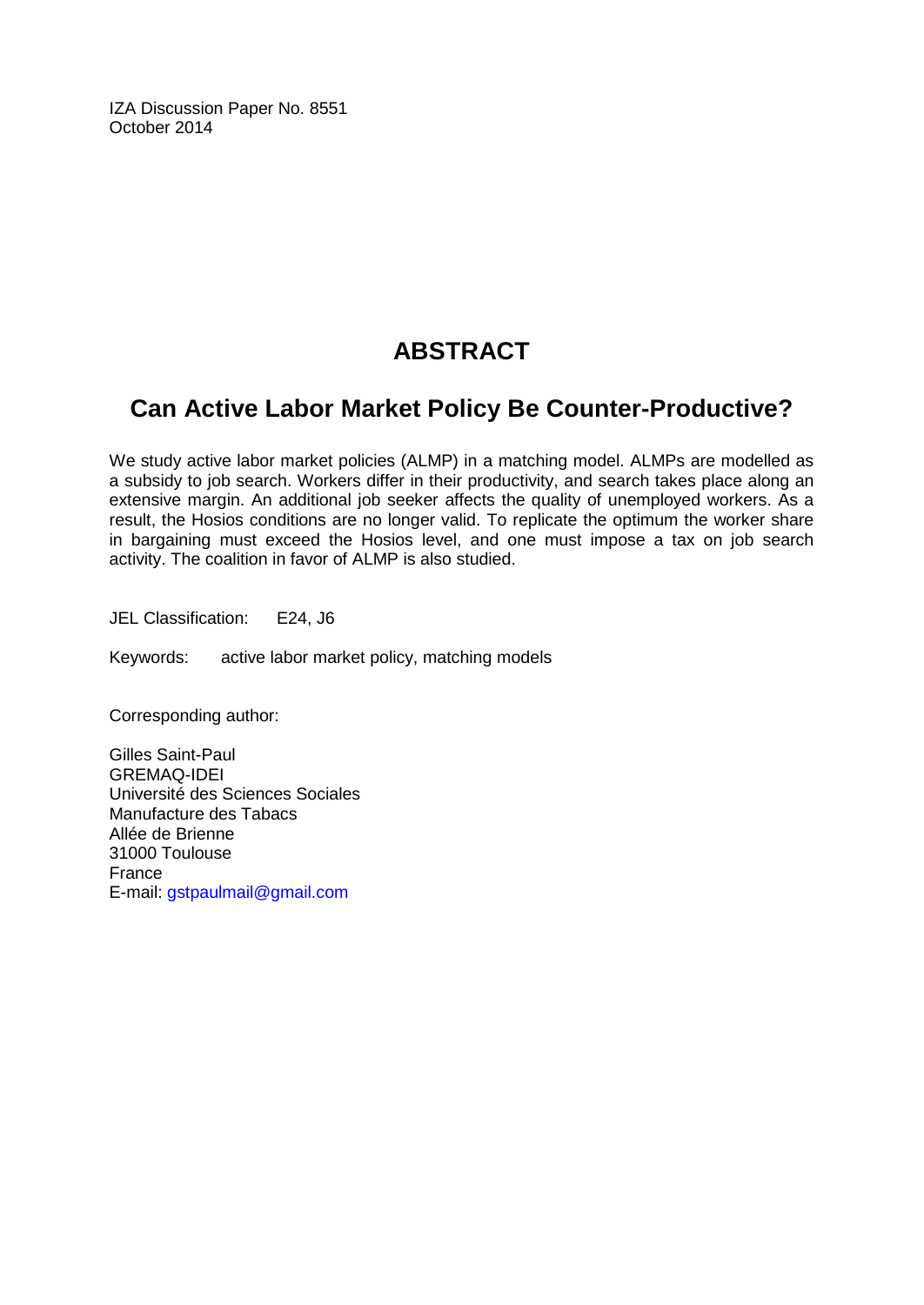#### 1 Introduction

This paper studies the effect of active labor market policies (ALMP) in a Mortensen-Pissarides style matching model. ALMPs are modelled as a subsidy to job search, and it is assumed that search activity is observed. A key feature of the model is that workers differ in their productivity, and that search takes place along an extensive margin. The model is used to study the effect of ALMP on the equilibrium, on aggregate welfare, and, equally importantly, on the distribution of welfare across worker types (productivity levels) and current labor market status (employed vs. unemployed).

It is shown that in addition to the usual job search externality, there is a "quality" externality. As search is not directed, an additional job seeker a§ects the average quality of the pool of unemployed, in addition to the job finding rate. As a result, the usual "Hosios" conditions for an efficient  $outcome - that the bargaining share of workers match their elasticity in$ the matching function – are no longer valid<sup>1</sup>. For an efficient outcome, the decentralized equilbrium conditions must match the optimal ones for both the job creation margin of Örms and the job search decision of workers, and these two conditions cannot be matched with a single instrument. It is shown, paradoxically, that to replicate the optimum one must select a worker share in bargaining which is larger than their elasticity in the matching function, and at the same time one must impose a tax on job search activity.

Clearly, this prediction does not validate the view that ALMPs are a desirable policy tool. The reason is that they raise workers' outside option in bargaining, thus contributing to wage pressure, while at the same time reducing the average quality of job seekers. The optimal policy outlined above delivers an improved quality of job seeker, due to the search tax, while the bargaining share in excess of the Hosios level compensates for the implied reduction in the workers' outside option.

Despite their negative effects on aggregate welfare, we can characterize

<sup>&</sup>lt;sup>1</sup>See Hosios (1990).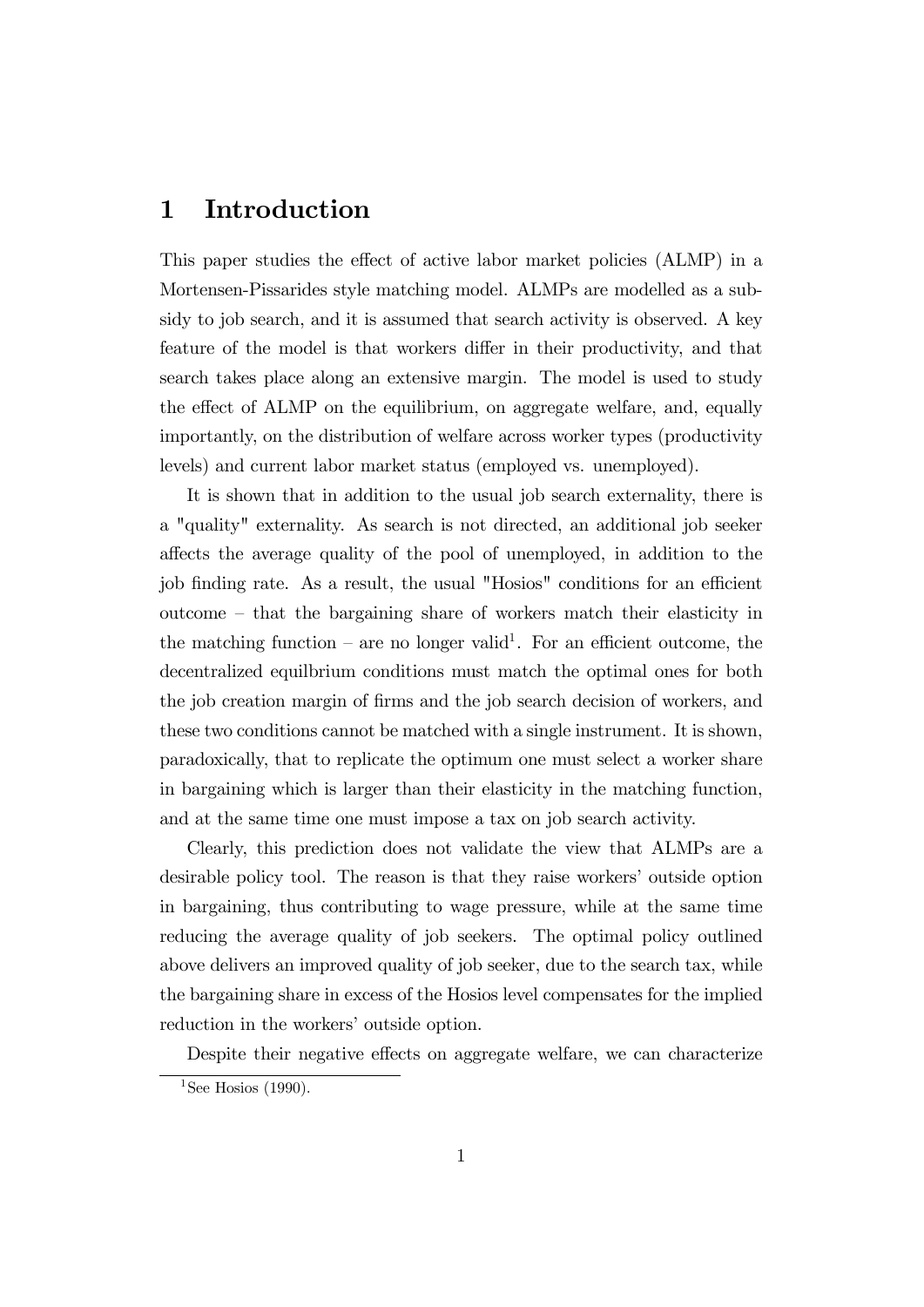a coalition in favor of ALMPs<sup>2</sup>. These are favored by the least productive job seekers (or "short-term" unemployed") and the least productive workers. The former gain directly from the subsidy, and the latter gain from an enhanced outside option in bargaining. On the other hand, more productive workers and job seekers lose from it. They are harmed due to the fall in the job finding rate, which reflects in particular the deterioration in average job seeker quality. Finally, the workers who do not search (or "long term unemployed") only benefit if they are sufficiently close to the extensive margin of searching, that is, sufficiently productive. The least productive long-term unemployed are too far from the extensive margin of job search to benefit from the policy, and suffer from the financial burden of the search subsidy. Consequently, they oppose the policy. Note however that this analysis would be changed if ALMP were explicitly targeted at the least productive unemployed workers. Here, instead, by monitoring job search irrespective of productivity, the policy is implicity targeted at those workers whose productivity level is immediately below the critical search threshold.

This paper is related to the recent literature on labor market policy analysis in the context of frictional models, following Mortensen and Pissarides  $(2014)$ . This literature has analyzed to some details the effect of unemployment benefits, often in the context of calibrated numerical analysis (see for example Cahuc and Lehmann (2000), Fredriksson and Holmlund (2001), Mortensen and Pissarides (2003), Lehmann and van der Linden (2007), Krusell et al. (2010), Michau (2013)). The main novelty here is the focus on ALMP and the role played by the extensive margin of job search, which introduces a new externality (See Ortega  $(2000)$  for a related effect when search is not directed and workers are heterogeneous). Also, the design of the model allows us to provide analytical results instead of relying on numerical simulations.

 $2$ The political economy of unemployed benefits was analyzed in a pioneering paper by Wright (1986). Active labor market policy was analyzed from a political economy perspective by Saint-Paul (1998, 2000). Boeri et al. (2012) focus on the arbitrage between unemployment benefits and employment protection.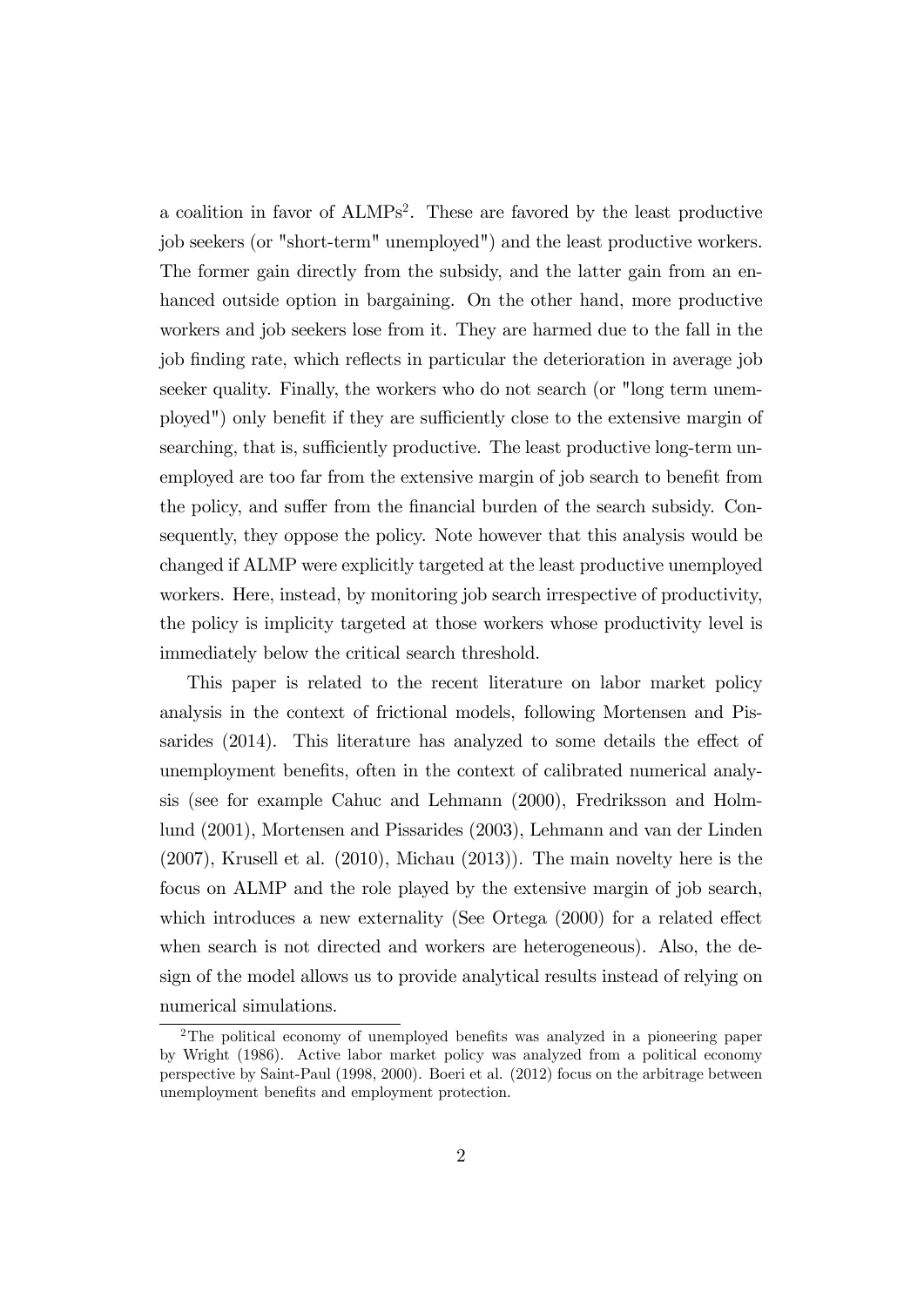The paper is organized as follows. Section 2 spells out the basic framework, which is a standard matching model with heterogeneous worker productivity and a fixed search cost. Section 3 computes the equilibrium. Section 4 compares it with the utilitarian welfare optimum, and proves the first main result of the paper, i.e. that if the Hosios condition holds, the market outcome is associated with a suboptimally low job seeker quality and too much worker search, i.e. too small labor market tighter. Section 5 studies the effect on welfare of active labor market policies and shows that the first best equilibrium can be replicated if the worker bargaining share and the search subsidy are set at their optimal levels, that are characterized by a bargaining share higher than the Hosios level and a search tax. Also, I characterize the effect of ALMP on different categories of workers. There, the key result is that there exist two threshold levels for worker productivity (denoted by  $y$ ),  $\tilde{y}_e$  and  $\tilde{y}_u$ , such that  $\tilde{y}_u > \tilde{y}_e$ , such that the employed (resp. the unemployed job seekers) oppose an increase in the search subsidy if and only if  $y > \tilde{y}_e$ (resp.  $\tilde{y}_u > \tilde{y}_e$ ).

#### 2 The basic framework

Workers differ by their productivity  $y$ , and the population distribution of  $y$ is given by a density  $\psi(y)$  and c.d.f.  $\Psi(y)$ . At any point in time, unemployed workers may be searching or not searching  $-\text{in the latter case their utility is}$ equal to zero. We distinguish between  $u_t$ , the total number of unemployed workers, and  $\bar{u}_t$ , those who are actively searching. The matching rate per unit of time is  $m(\bar{u}_t, v_t)$  and the labor market tightness parameter  $\theta$  is defined as  $\theta = v/\bar{u}$ . As usual, m() has constant returns to scale and the vacancy filling rate is denoted by  $q(\theta) = m(1/\theta, 1)$ , while the job finding rate is  $\theta q(\theta)$ .

In order to be searching workers must incur a unit cost equal to d per unit of time. There is a constant job loss rate equal to  $s$ . The wage of a worker of type y is denoted by  $w(y)$ . The value functions for being employed  $V_e$ , unemployed  $V_u$ , and the value of a job J depend on the worker's type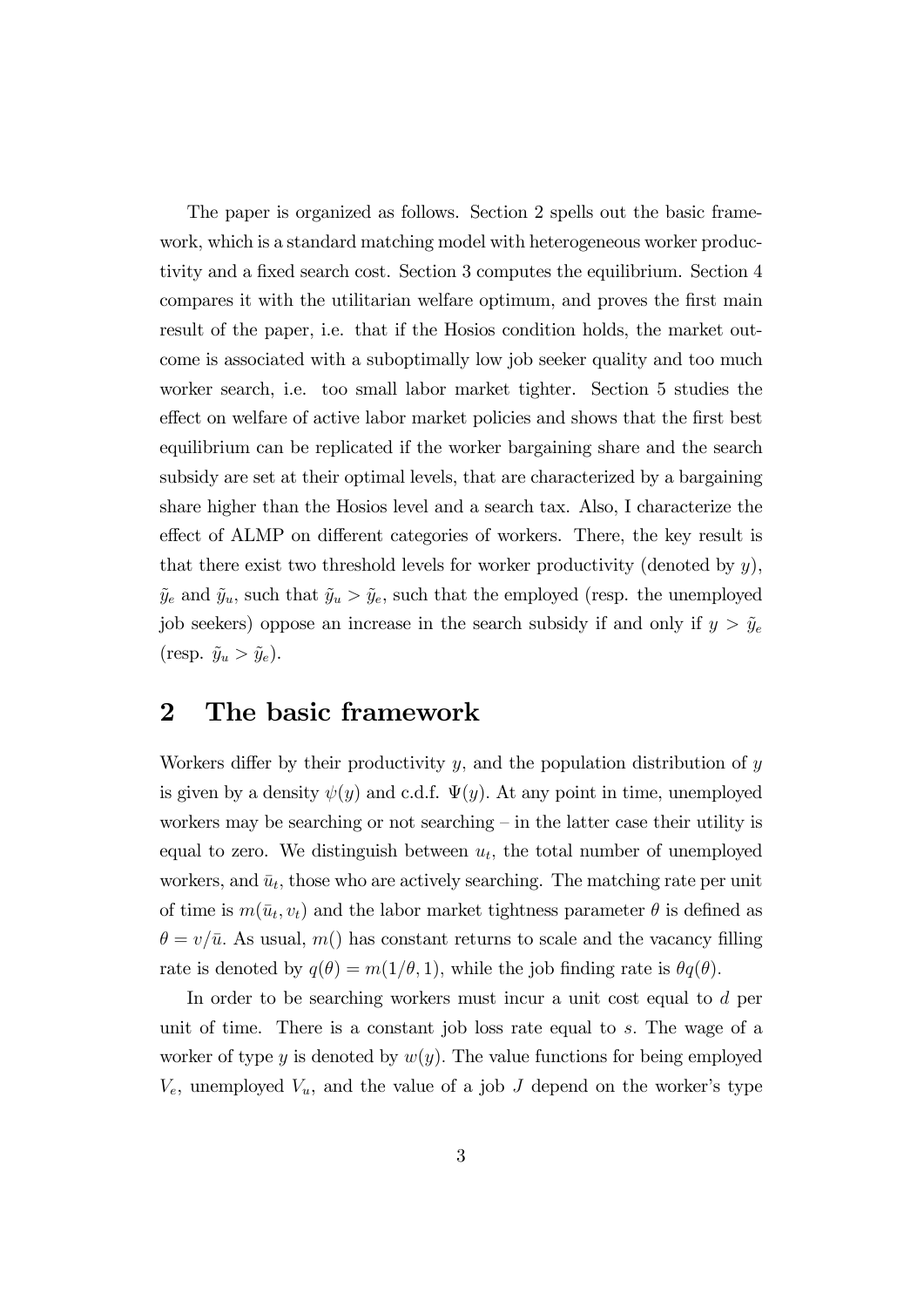and their valuation equations are, assuming steady state,

$$
rV_u(y) = -d + \theta q(\theta)(V_e(y) - V_u(y)),
$$
  
\n
$$
rV_e(y) = w(y) + s(V_u(y) - V_e(y)),
$$
  
\n
$$
rJ(y) = y - w(y) - sJ(y),
$$

while wages are set by a standard Nash bargaining process with a fraction  $\varphi$ of the net surplus going to the worker. This implies the following equilibrium relationship:

$$
V_e(y) = V_u(y) + \frac{\varphi}{1 - \varphi} J(y).
$$

Eliminating  $V_e$ , J, and w from these 4 equations, we can get  $V_u(y)$  for a given  $\theta$  and we get

$$
rV_u(y) = \frac{-d(r+s) + \varphi\theta q(\theta)y}{r+s + \varphi\theta q(\theta)}.
$$
\n(1)

It is then easy to compute the value of being employed for a worker of type  $y$  :

$$
rV_e(y) = \frac{-d(r(1-\varphi) + s) + \varphi(\theta q(\theta) + r)y}{r + s + \varphi\theta q(\theta)}.
$$
\n(2)

Finally the wage is

$$
w(y) = \frac{\varphi(r+s+\theta q(\theta))y - (1-\varphi)(r+s)d}{r+s+\varphi\theta q(\theta)}.
$$

We note that the search cost d brings wages down, by reducing the opportunity cost of work.

## 3 Equilibrium

To characterize the equilibrium, we need to derive the job creation condition. We denote by  $\bar{y}$  the average productivity of job applicants. The value of a worker with productivity  $y$  to the firm is

$$
J(y) = \frac{y - w(y)}{r + s} = \frac{(1 - \varphi)(y + d)}{r + s + \varphi \theta q(\theta)}.
$$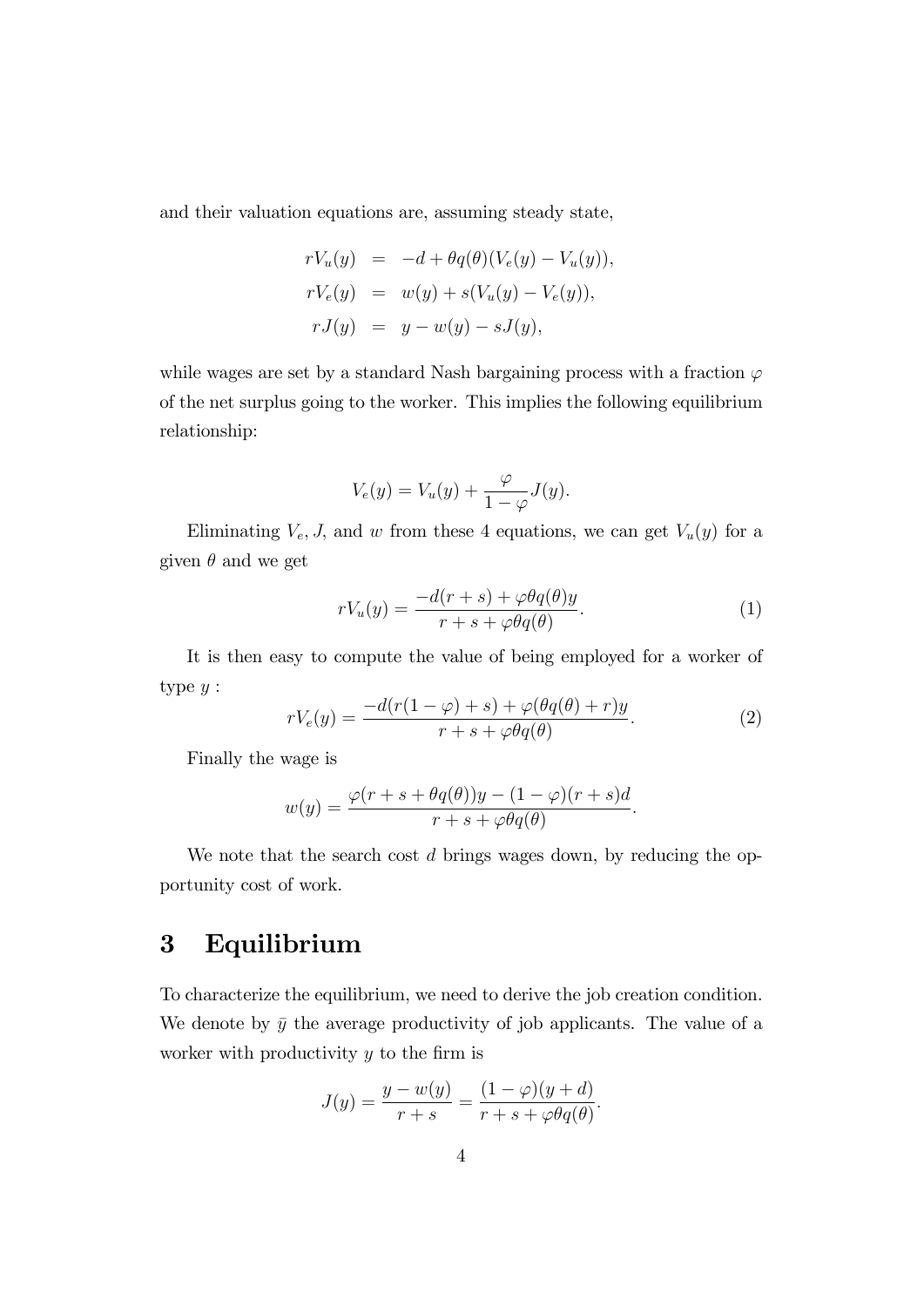Free entry of vacancies implies that  $EJ(y) = c/q(\theta)$ , where the expectations are taken with respect to the pool of job applicants. Since  $J$  is linear in y, this is equivalent to  $J(\bar{y}) = c/q(\theta)$ , or equivalently

$$
\bar{y} + d = \frac{c(r+s)}{(1-\varphi)q(\theta)} + \frac{\varphi}{1-\varphi}c\theta.
$$
\n(3)

This job creation locus defines an increasing relationship between  $\bar{y}$  and  $\theta$ . The tighter the labor market, the greater the firms' search costs and the greater the average productivity of applicants must be to compensate.

Next, we need to know which workers search and which workers do not search. A worker of type y searches, in steady state, if and only if  $V_u(y) > 0$ . Using (1), we get that this is equivalent to

$$
-d(r+s) + \varphi \theta q(\theta)y > 0.
$$

Therefore, there exists a critical productivity level  $y^*$  above which workers search, and

$$
y^* = \frac{d(r+s)}{\varphi\theta q(\theta)}.\tag{4}
$$

In steady state, the average productivity of both job applicants and employed workers is then equal to

$$
\bar{y} = E(y \mid y > y^*) = \frac{\int_{y^*}^{+\infty} y \psi(y) dy}{1 - \Psi(y^*)}.
$$

Clearly,  $d\bar{y}/dy^* > 0$ . Therefore, (3) alternatively defines a positive relationship between  $y^*$  and  $\theta$ . By contrast, (4) defines a decreasing relationship between  $\theta$  and  $y^*$ . When the labor market is tighter, so is the job finding rate which induces more unemployed workers to search. Accordingly the productivity threshold falls.

Equilibrium is then determined, as on Figure 1, by the intersection between the firms' job creation condition JC, defined by  $(3)$ , and the worker's search condition WS, defined by (4). This intersection defines the market outcome values of  $\theta$  and  $y^*$ , denoted by  $\theta_M$  and  $y^*_M$  respectively.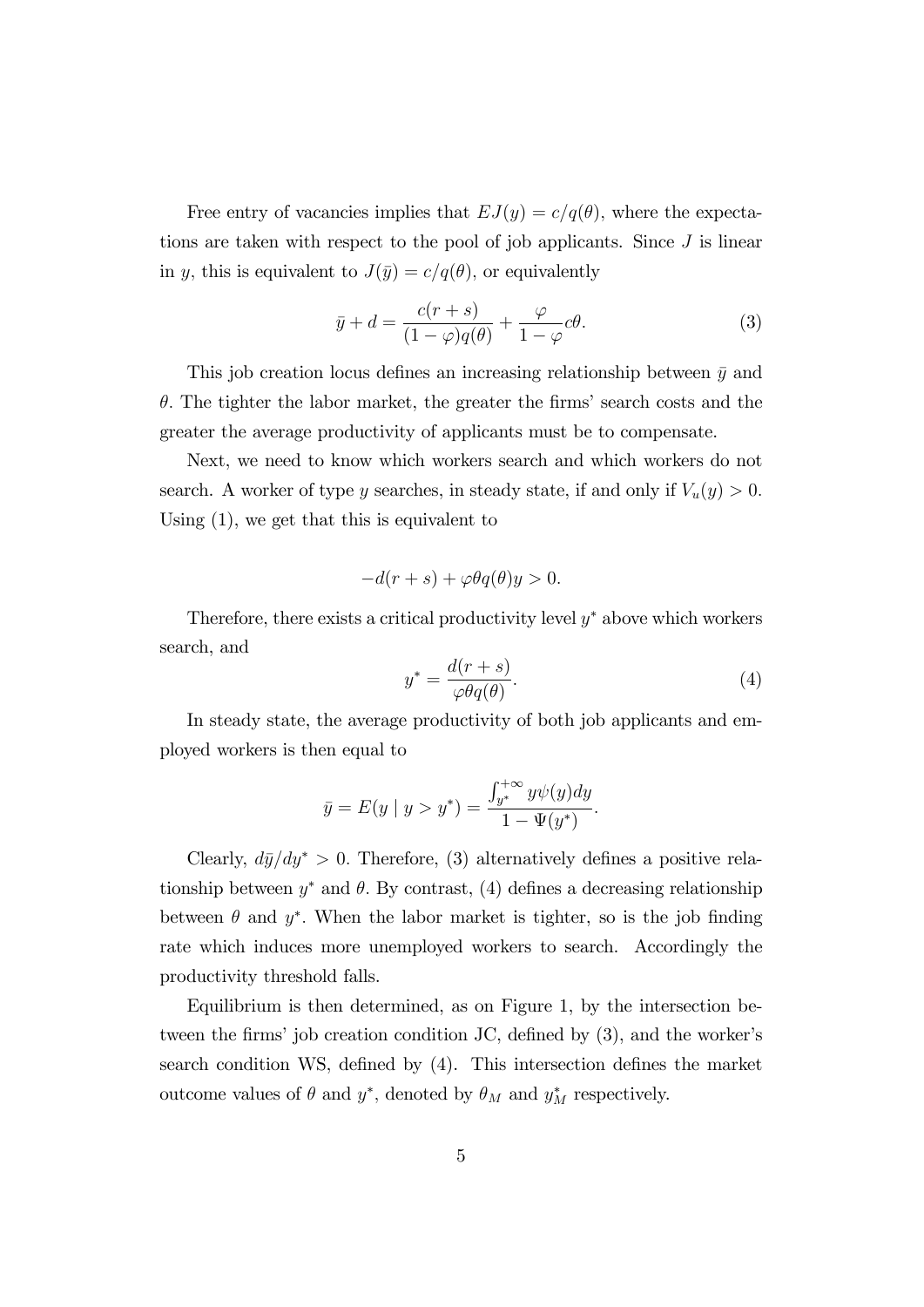Consider, for example, an increase in the workers' bargaining power  $\varphi$ . It shifts both loci down (Figure 2). As a result,  $\theta$  unambiguously falls but  $y^*$ may go up or down. Firms post fewer vacancies because they appropriate a smaller fraction of the surplus of the match. Workers search more for any  $\theta$ because they appropriate a greater fraction of the surplus. But as  $\theta$  falls, this per se discourages worker search, so that the overall effect on  $y^*$  is ambiguous.

We can also note that in steady state, the unemployment rate is given by

$$
u_{\infty} = \Psi(y^*) + (1 - \Psi(y^*)) \frac{s}{s + \theta q(\theta)}
$$
  
= 
$$
\frac{s + \Psi(y^*)\theta q(\theta)}{s + \theta q(\theta)}.
$$

Consequently, if the net effect of an increase in  $\varphi$  on  $y^*$  is negative, it may be that the unemployment rate is lower in the long run. Despite the fall in job Önding rates, expectations of appropriating a greater fraction of the surplus brings some of the "long-term unemployed" back into job search.

### 4 Social welfare

It is interesting to compare the preceding equilibrium with the social optimum. To be able to do this we need to formulate the social planner's problem adequately. There generally is an infinite number of state variables, given by the unemployment rate of type y at date t,  $u(t, y)$ . Total output at t must then be equal to

$$
y_t = \int_0^{+\infty} y(1 - u(t, y))\psi(y)dy.
$$

At each date the social planner chooses the vacancy rate  $v_t$ , or equivalently the degree of labor market tightness  $\theta_t$ , as well as the minimum productivity level  $y_t^*$  for workers to search. Therefore, the evolution equations of  $u(t, y)$ are given by

$$
\dot{u}(t, y) = s(1 - u(t, y)), y < y_t^*,
$$
\n
$$
\dot{u}(t, y) = s(1 - u(t, y)) - \theta_t q(\theta_t) u(t, y), y > y_t^*
$$

: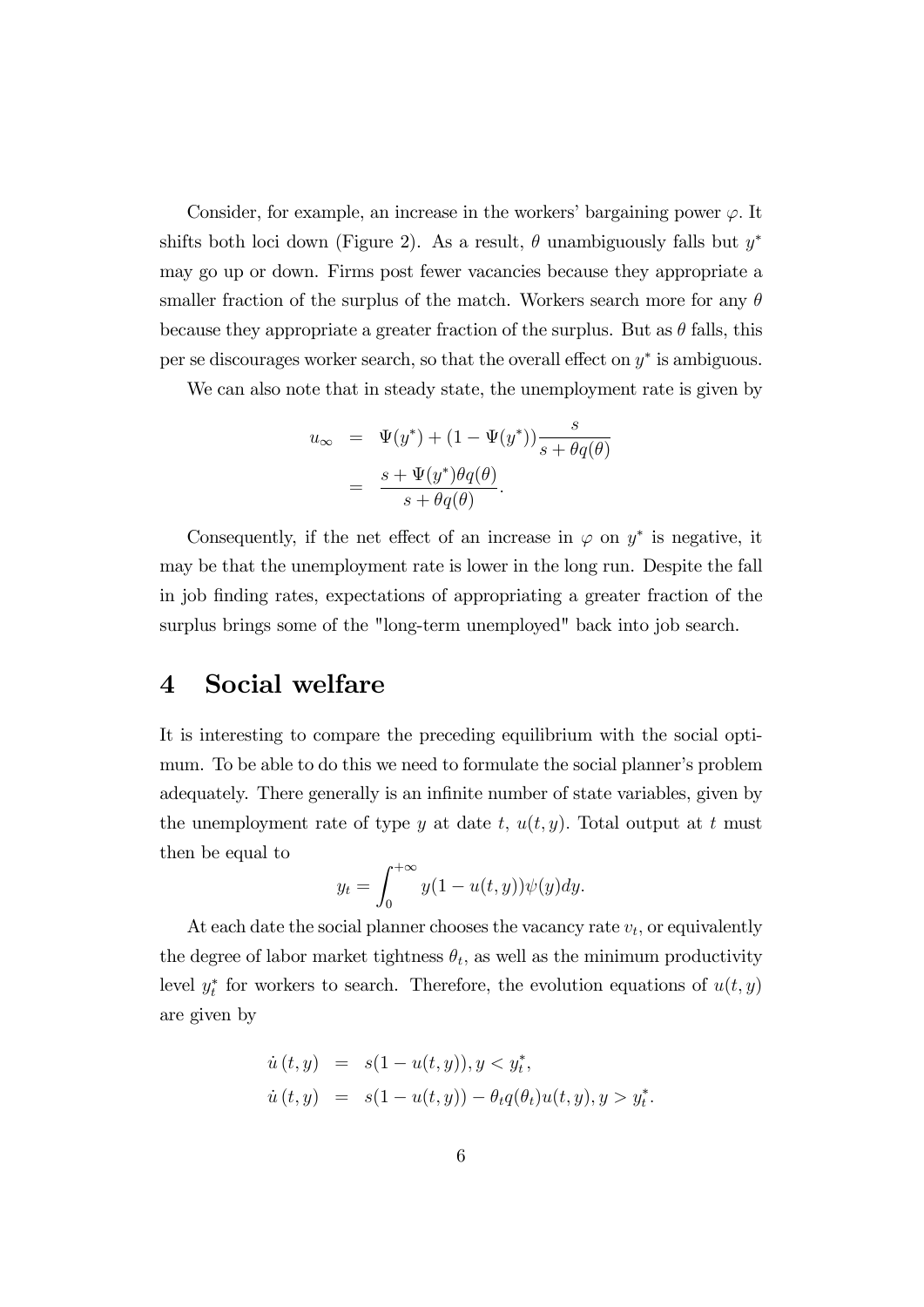The social planner's objective function is given by

$$
\max \int_0^{+\infty} \left[ -(c\theta_t + d)\bar{u}_t + y_t \right] e^{-rt} dt,
$$

where  $\bar{u}_t$ , the stock of unemployed workers actively searching, is given by

$$
\bar{u}_t = \int_{y^*}^{+\infty} u(t, y)\psi(y)dy.
$$

That is, the social planner maximizes the present discounted value of output net of firms'  $(cv = c\theta \bar{u})$  and workers'  $(d\bar{u})$  search costs.

The co-state variable associated with  $u(t, y)$  is denoted by  $[-\lambda(t, y)e^{-rt}\psi(y)]$ . The quantity  $\lambda(t, y)$  is interpreted as the marginal social value of an additional employed worker of type y: We can now write down the Hamiltonian:

$$
\mathcal{H} = \left[ -(c\theta_t + d)\bar{u}_t + y_t \right] e^{-rt}
$$
  

$$
-e^{-rt} \left( \int_0^{y^*} \lambda(t, y) s(1 - u(t, y)) \psi(y) dy + \int_{y^*}^{y^*} \lambda(t, y) (s(1 - u(t, y)) - \theta_t q(\theta_t) u(t, y)) \psi(y) dy \right).
$$

Next, we can write down the FOC:

$$
\frac{\partial \mathcal{H}}{\partial \theta_t} = 0 \Longleftrightarrow -c\bar{u}_t + (q(\theta_t) + \theta_t q'(\theta_t)) \int_{y^*}^{+\infty} \lambda(t, y) u(t, y) \psi(y) dy = 0, \quad (5)
$$

$$
\frac{\partial H}{\partial y_t^*} = 0 \Leftrightarrow c\theta_t + d - \lambda(t, y^*)\theta_t q(\theta_t) = 0,\tag{6}
$$

$$
\frac{\partial \mathcal{H}}{\partial u(t,y)} = \left( \frac{\partial}{\partial t} \lambda(t,y) - r\lambda(t,y) \right) e^{-rt} \psi(y) \n\Leftrightarrow \left\{ \begin{array}{l} -y + (r+s)\lambda(t,y) = \frac{\partial}{\partial t} \lambda(t,y), y < y^* \\ -y - (c\theta_t + d) + (r+s + \theta_t q(\theta_t))\lambda(t,y) = \frac{\partial}{\partial t} \lambda(t,y), y > y^* \end{array} \right\}
$$

Let us now focus on the steady state. We note that the marginal value of an employed worker of type  $y$  is, in steady state:

$$
\lambda(t, y) = \frac{y}{r+s} \text{ for } y < y^*
$$
  
\n
$$
\lambda(t, y) = \frac{y+c\theta+d}{r+s+\theta q(\theta)} \text{ for } y > y^*.
$$
\n(7)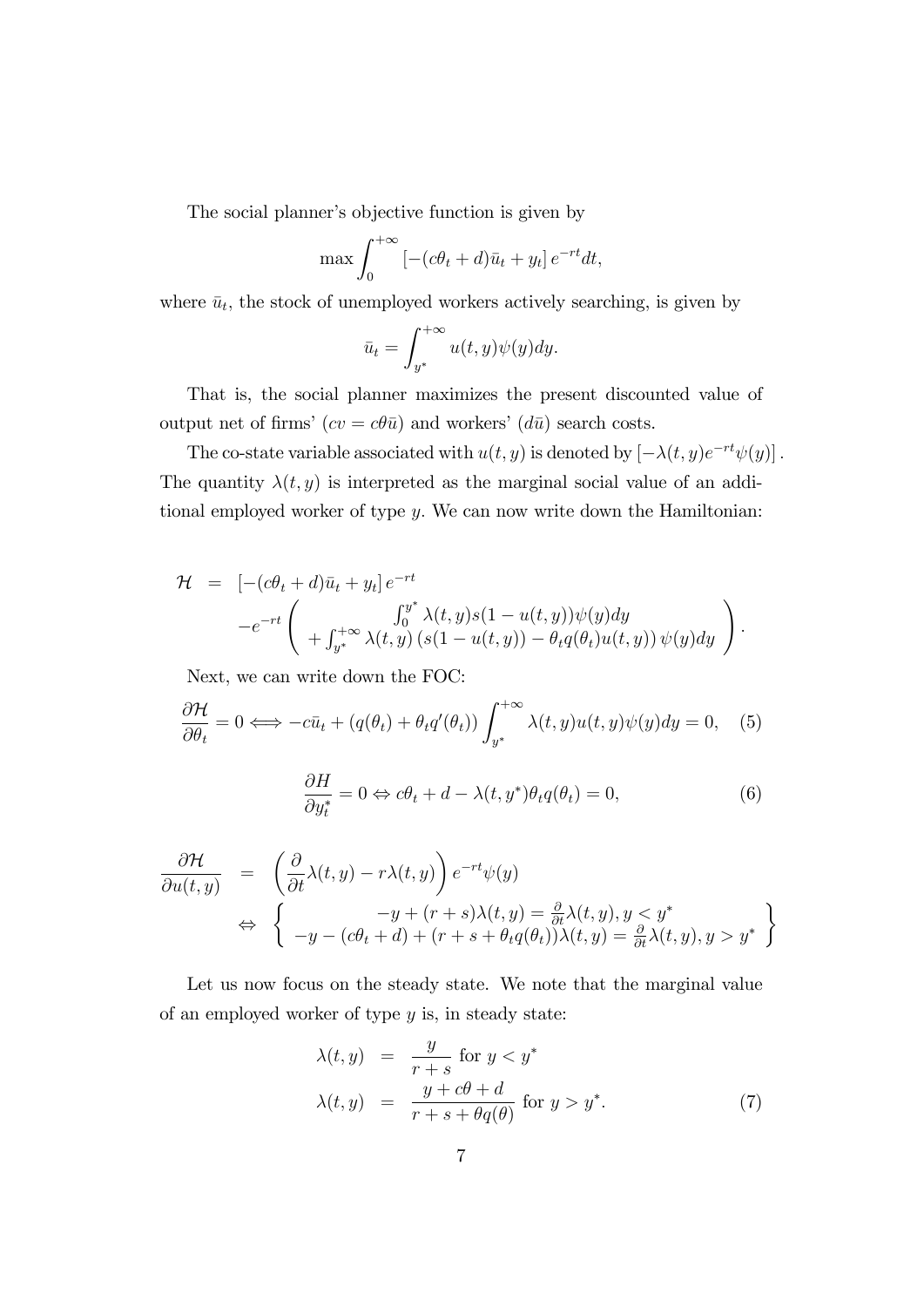Substituting into  $(6)$  allows to compute  $y^*$ , and we get

$$
y^* = \frac{(c\theta + d)(r + s)}{\theta q(\theta)}.
$$
 (8)

This condition defines the socially optimal search threshold for the workers. We can check that  $\lambda$  is continuous at  $y = y^*$ . Finally in steady state we have  $u(t, y) = s/(s + \theta q(\theta)) = u$  for all  $y > y^*$ . It follows that  $\bar{u} = u(1 - \Psi(y^*))$ and, substituting (7) into (5), we get

$$
c(r + s - \theta^2 q'(\theta)) = (E(y | y > y^*) + d)(q(\theta) + \theta q'(\theta)).
$$
 (9)

This condition defines the socially optimal job creation condition.

#### 4.1 Comparing equilibrium and optimum.

To compare the equilibrium and the optimum, we need to confront (8)-(9) with (4)-(3). Comparing the equilibrium and optimum job creation condition, i.e. (3) and (9), it is straightforward to check that the usual Hosios condition  $\varphi = -\theta q'(\theta) / q(\theta)$  must hold. However, this condition is no longer sufficient. For the two worker search condition to match, we would need in addition that

$$
\varphi = \frac{d}{c\theta + d},
$$

which generally does not hold.

The term  $c\theta$  in the denominator of the preceding formula captures the congestion externality exerted by an unemployed worker who decides to search. This decision would reduce  $\theta$  and to prevent it from falling, vacancies have to rise by an amount  $\theta$ , implying that an extra vacancy cost  $c\theta$  must be spent. This extra cost is taken into account by the central planner but not by the individual worker. If the worker's appropriability level is equal to the ratio between his private search cost d and the social one  $c\theta + d$ , then the congestion externality is internalized.

So far there is nothing new in this line of reasoning and it does not highlight why here (contrary to the usual case) the Hosios conditions fail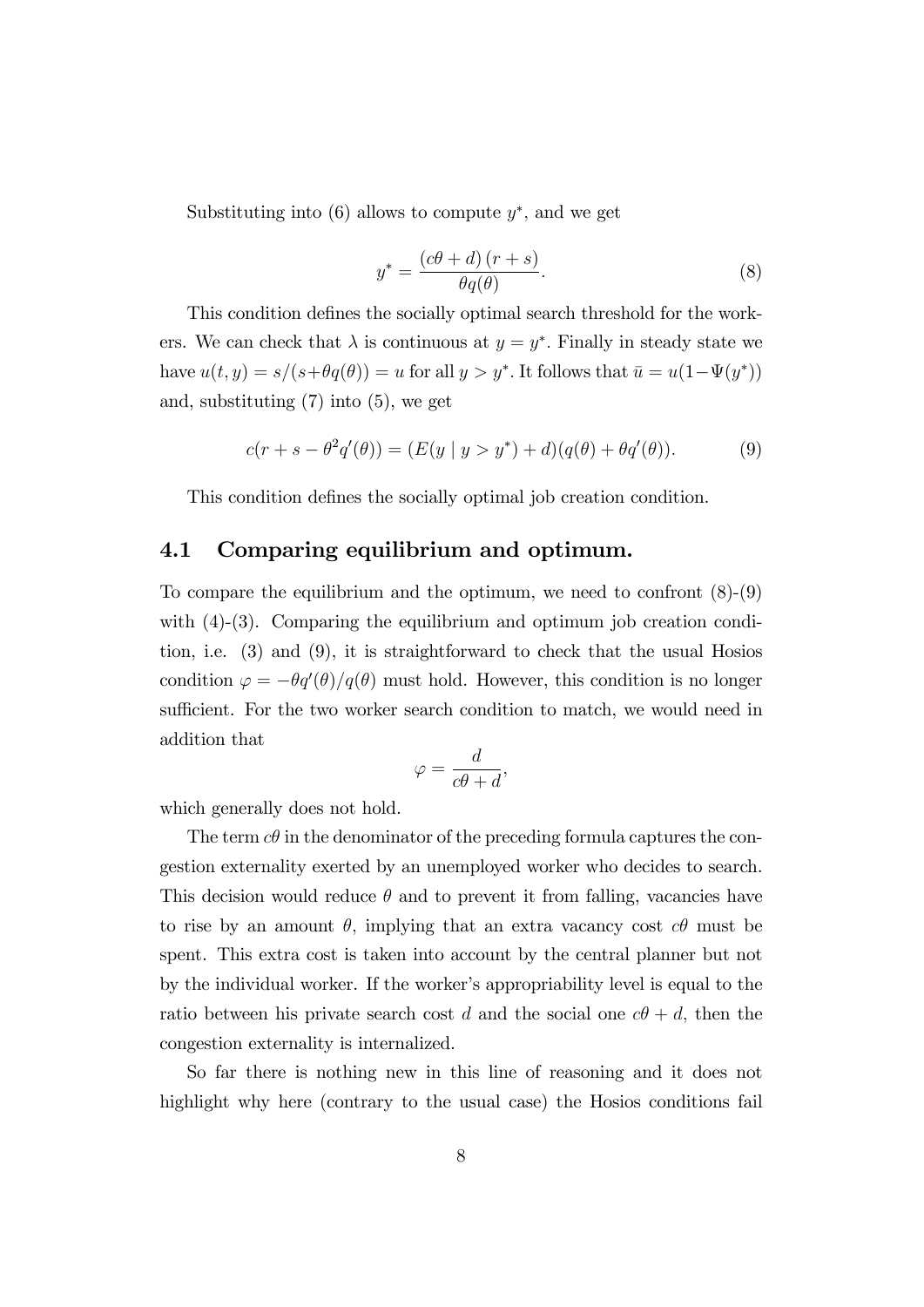to internalize the congestion externalities. The reason is that this negative externality is exerted upon an unemployed worker of average productivity, whereas the *marginal* unemployed worker only takes into account his own productivity level when considering the gains from search.

Consequently, even at the Hosios conditions, the degree to which the marginal worker internalizes the congestion problem is inadequate, because his productivity differs from the productivity of the workers upon which the externality is exerted (a "quality effect"). Since the marginal worker is less productive than the average, this effect tends to lead to too much worker search. Therefore we expect the critical productivity level to be lower in the market equilibrium than in the centrally planned solution if the Hosios conditions hold – since the usual congestion externalities are internalized at the Hosios conditions, only the quality effect dominates.

The following Proposition formally shows that, if the Hosios conditions hold, both labor market tightness and the critical productivity level (and hence the average productivity of the employed) are too low in the decentralized equilibrium compared to the social optimum.

Proposition 1 - Assume 
$$
q(\theta) = \theta^{-\alpha}
$$
 and  $\varphi = \alpha$ . Then  
\n $y_M^* < y_{SP}^*,$   
\n $\theta_M^* < \theta_{SP}^*.$ 

Proof – Assume  $q(\theta) = \theta^{-\alpha}$  and  $\varphi = \alpha$ . Clearly, then, in the  $(\theta, y^*)$  plane the decentralized worker search schedule WS defined by  $(4)$  and the socially optimal worker search schedule SSP defined by  $(8)$  intersect only once at

$$
\theta = \tilde{\theta} = \frac{d(1 - \alpha)}{c\alpha}.
$$
\n(10)

Furthermore, computing the derivative of the RHS of (8) shows that this is the minimum point of SSP. It is straightforward to compute the value of y at this intersection point. It is given by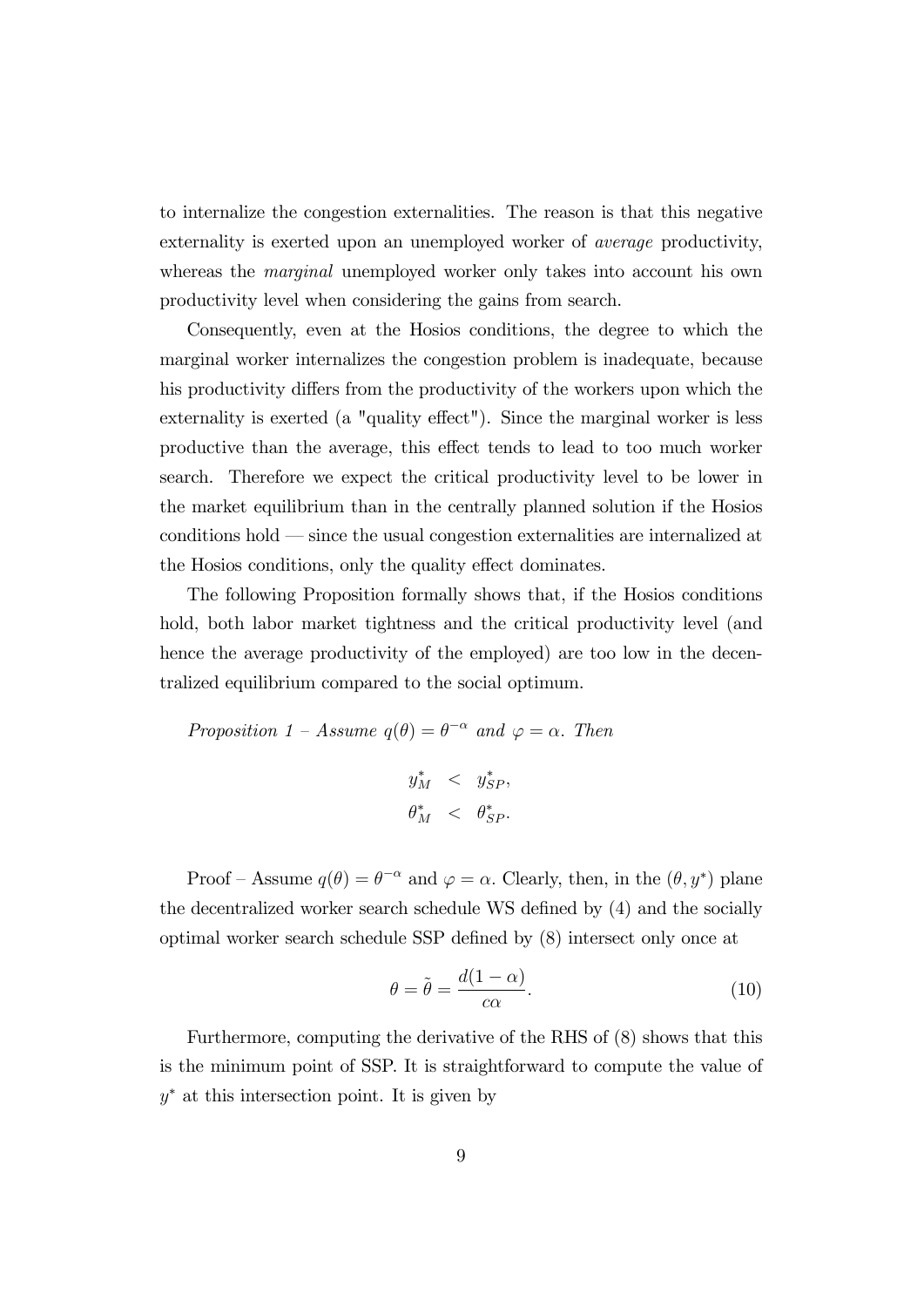$$
\tilde{y}^* = (r+s)\frac{c^{1-\alpha}d^{\alpha}}{(1-\alpha)^{1-\alpha}\alpha^{\alpha}}.\tag{11}
$$

Next, we can show that the decentralized JC condition (3) coincides with the social one (8). Their common expression is

$$
\bar{y} + d = \frac{c(r+s)}{1-\alpha} \theta^{\alpha} + \frac{\alpha}{1-\alpha} c\theta.
$$

Substituting (10) into that equation, and comparing with (11) we see that at  $\theta = \tilde{\theta} \bar{y} = \tilde{y}^*$  along the job destruction locus. Since  $\bar{y} > y^*$ , it must be that the common JD locus is below the intersection point between SSP and WS at  $\theta = \tilde{\theta}$ . Since JD is upward sloing in the  $(\theta, y^*)$  plane, SSP is U-shaped with a minimum at  $\theta = \tilde{\theta}$ , and WS downward sloping, JD intersects intersects WS before SSP. This proves the claims of the proposition.

#### QED

Figure 3 illustrates Proposition 1. If  $\varphi = \alpha$  the Hosios conditions hold and the JC loci  $(9)$  and  $(3)$  coincide. The social planner's optimal worker search condition is given by SSP (defined by  $(8)$ ) and the corresponding market condition is WS (expressed by  $(4)$ ). These two conditions intersect at a point  $\tilde{\theta}$ , which furthermore is the minimum point of SSP. The JC condition is below the intersection point, so that it cuts WS before SSP, on the right of this minimum point.

The LHS of  $(8)$  and  $(4)$  is the marginal benefit – expressed in terms of the additional flow of output generated by that worker when eventually  $emploved - of putting an additional unemployed worker into active search.$ The corresponding RHSs are the social and private marginal costs of doing so, respectively. The social planner considers the congestion cost imposed on the average job seeker, while at the Hosios conditions the marginal job seeker only internalizes the congestion costs imposed on marginal workers.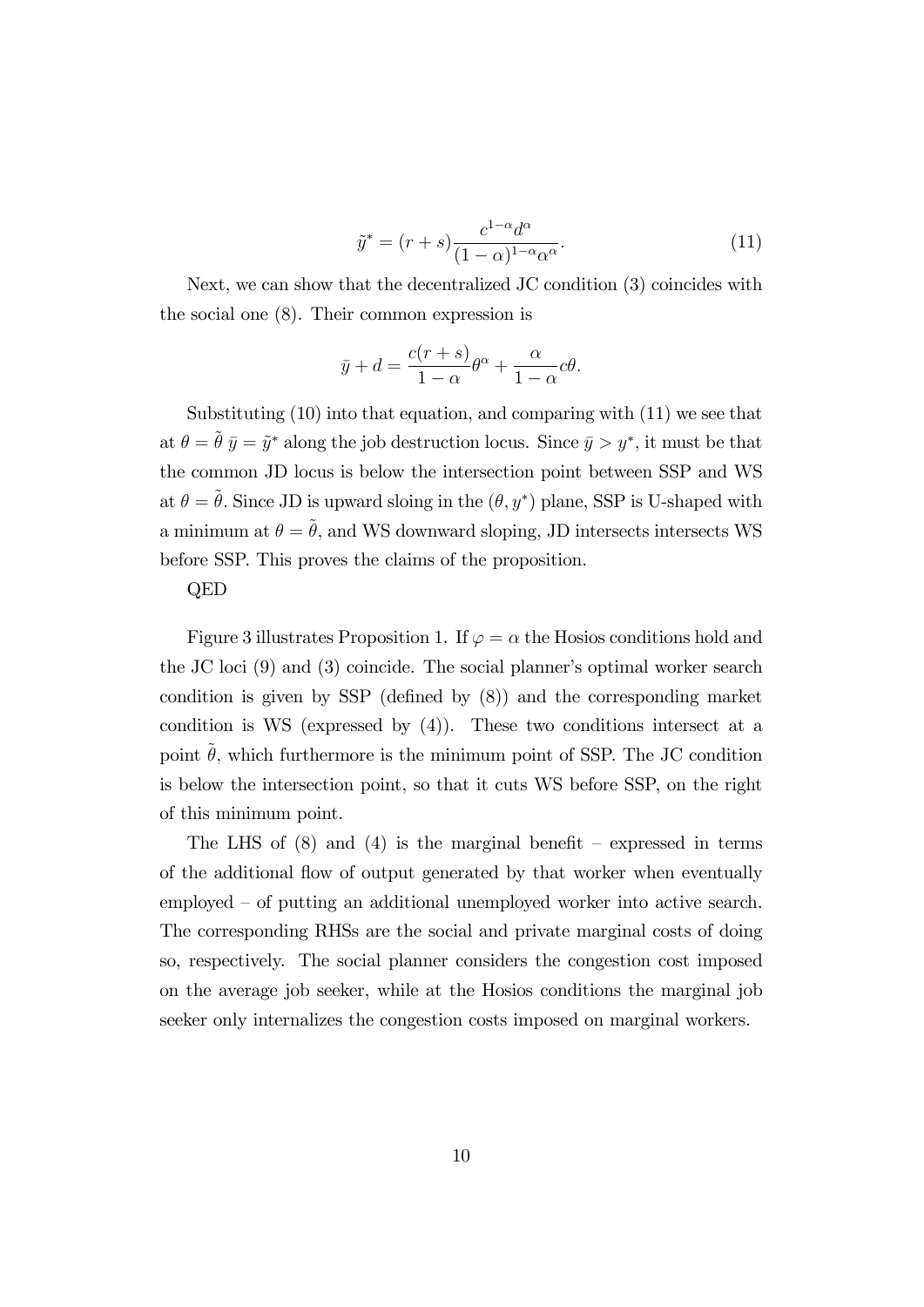## 5 Welfare effects of active labor market policies

Now we assume that the government pursues an active labor market policy, understood as a subsidy to job search which reduces the cost of search from d to  $d - \tau$ . I assume that somehow the government can enforce this policy, i.e. the subsidy  $\tau$  is not paid to the workers who do not search. That is, the unemployed's search activity is "monitored" and  $\tau$  is paid only upon proof of search activity. This makes the policy resemble more an active labor market policy than an unemployment benefit system.

Furthermore, all unemployed job seekers are entitled to the subsidy, irrespective of their productivity or employment history. The analysis could deliver different results if, say, the subsidies were targeted to the low productivity workers<sup>3</sup>.

I assume the subsidy is Önanced by a lump-sum tax levied on all workers. This tax does not introduce distortions in equilibrium determination, so the above computations for the equilibrium endogenous variables remain correct. However the present discounted value of the tax now has to be deducted from the welfare of the employed and the unemployed, as defined in equations  $(3)$ and (2).

To compute this tax burden, we note that for a given search threshold  $y^*$ and a given distribution of unemployment rates by productivity levels  $u_0(y)$ , the initial stock of unemployed workers actually searching is given by

$$
\bar{u}_0 = \int_{y^*}^{+\infty} u_0(y)\psi(y)dy.
$$

The total number of employed workers of types  $y > y^*$  at date t is given

<sup>&</sup>lt;sup>3</sup>In particular, in Saint-Paul (1998), active labor market policies harm the insiders, because they raise the search effort of outsiders. But here the insiders would benefit from the policy should they lose their job, which raises their bargaining power. Therefore, active policies may have very different effects on the welfare of incumbent workers depending on how they are designed.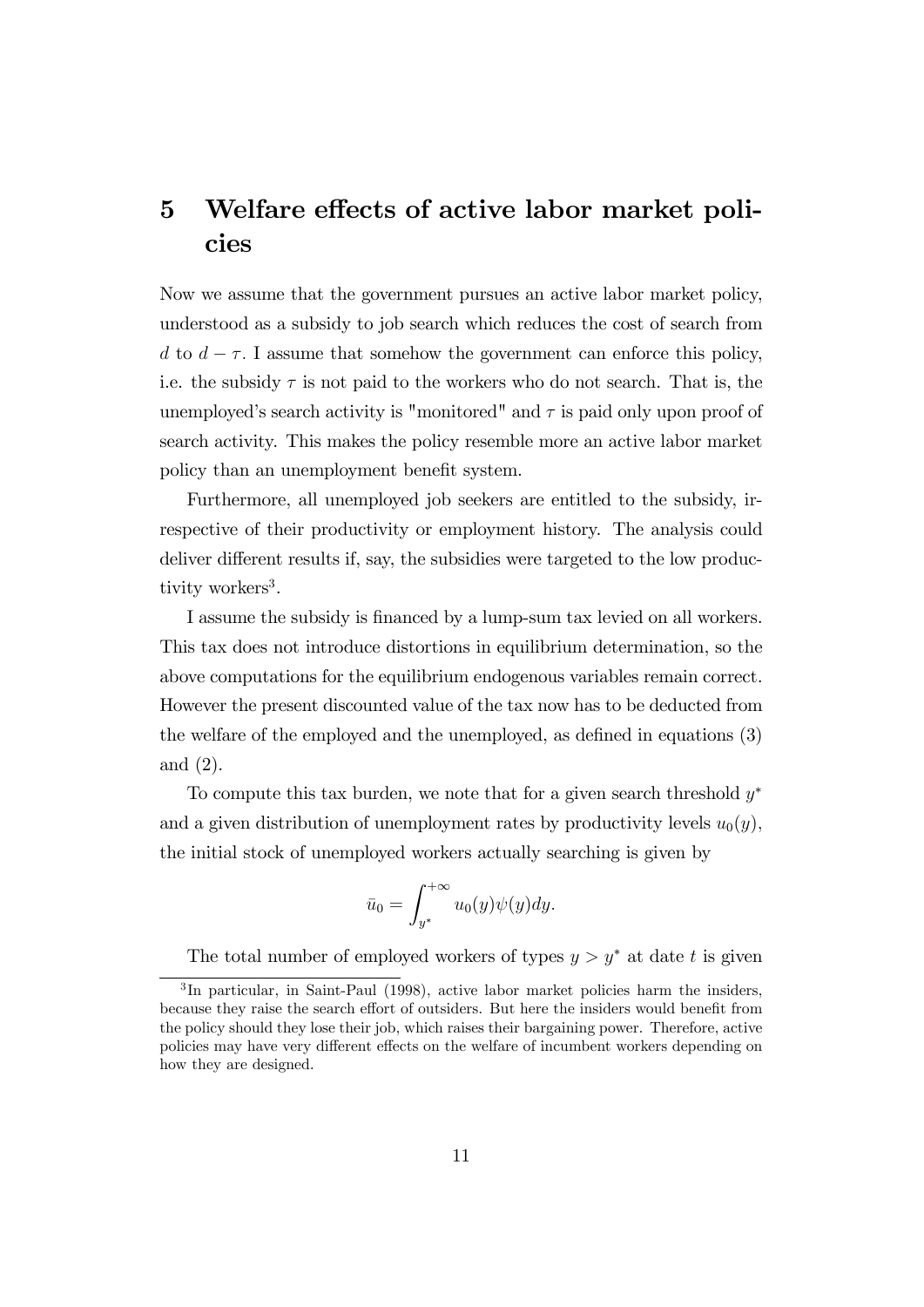by  $1 - \Psi(y^*) - \bar{u}_t$ . Consequently, the law of motion of  $\bar{u}_t$  is

$$
\frac{d}{dt}\bar{u}_t = s(1 - \Psi(y^*) - \bar{u}_t) - \theta q(\theta)\bar{u}_t.
$$

The solution is

$$
\bar{u}_t = (\bar{u}_0 - \bar{u}_\infty) e^{-(s + \theta q(\theta))t} + \bar{u}_\infty,
$$

where

$$
\bar{u}_{\infty} = \frac{s(1 - \Psi(y^*))}{s + \theta q(\theta)}.
$$

The tax cost of the subsidy at date  $t$  is

$$
T_t = \tau \bar{u}_t,
$$

therefore the PDV of this tax is

$$
\int_0^{+\infty} T_t e^{-rt} dt = \tau H,
$$

where

$$
H = \frac{\bar{u}_0}{r+s+\theta q(\theta)} + \frac{\bar{u}_{\infty}(s+\theta q(\theta))}{r(r+s+\theta q(\theta))}
$$
  
= 
$$
\frac{\bar{u}_0}{r+s+\theta q(\theta)} + \frac{s(1-\Psi(y^*))}{r(r+s+\theta q(\theta))}.
$$

The utility function of an unemployed worker who is searching and has a productivity y can then be rewritten as

$$
V_u(y) = \frac{(\tau - d)(r + s) + \varphi \theta q(\theta)y}{r(r + s + \varphi \theta q(\theta))} - \tau H.
$$
 (12)

Similarly for the employed:

$$
V_e(y) = \frac{(\tau - d)(r(1 - \varphi) + s) + \varphi(\theta q(\theta) + r)y}{r(r + s + \varphi\theta q(\theta))} - \tau H.
$$
 (13)

We also need to discuss how  $\tau$  affects the job destruction and worker search conditions. For this it is enough to replace d by  $d - \tau$  in those conditions, and we get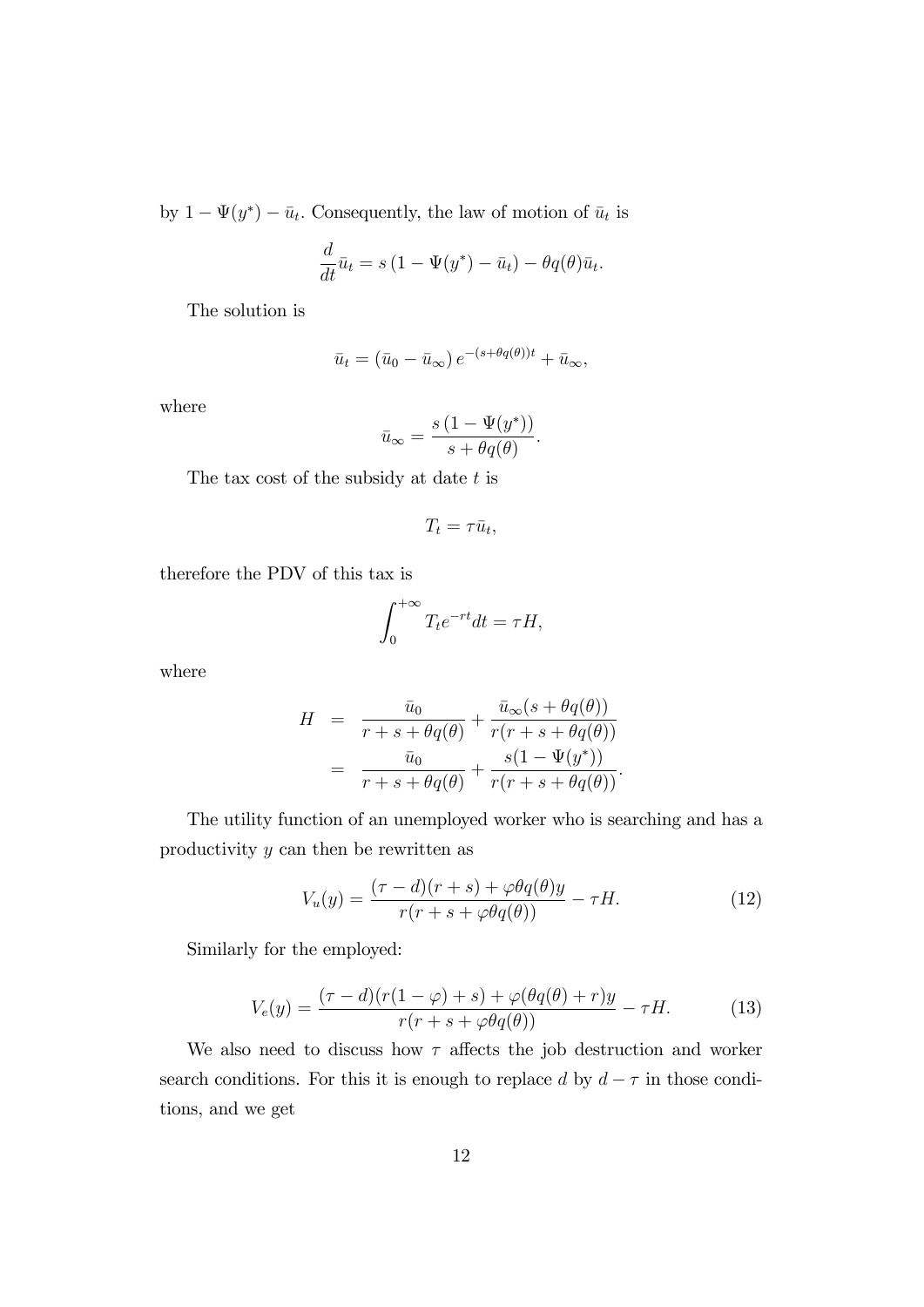$$
\bar{y} + d - \tau = \frac{c(r+s)}{(1-\varphi)q(\theta)} + \frac{\varphi}{1-\varphi}c\theta,\tag{14}
$$

$$
y^* = \frac{(d-\tau)(r+s)}{\varphi\theta q(\theta)}.\tag{15}
$$

We see that in the  $(\theta, y^*)$  plane an increase in  $\tau$  shifts WS down and JC to the left. Labor market tightness unambiguously falls while the change in the average quality of workers is ambiguous.

The subsidy to job search raises the opportunity cost of work for those worker types who actively search. This increases wage pressure thus reducing profitability and the incentives to post vacancies. Therefore  $\theta$  falls. Furthermore at the extensive margin, given  $\theta$ , more workers want to search. As such this effect tends to further reduce  $\theta$  because the additional workers are less productive than average, thus reducing again the value of posting vacancies. However the fall in  $\theta$  per se tends to discourage job search, and if this fall is strong enough worker quality actually goes up, and so does long-term unemployment, despite the subsidy to job search.

The effects of  $\tau$  are qualitatively similar to those of  $\varphi$ : Both parameters shift the two loci in the same direction. A greater  $\varphi$  increases the worker's power in wage setting through the rent they can extract from the employer, while  $\tau$  does it through their outside option in bargaining. A greater  $\varphi$ reduces  $y^*$  given  $\theta$  because the prospects of greater rents induce more workers to search, while a greater  $\tau$  does so through direct subsidization of search.

We are now in a position to discuss the effects of ALMP on welfare. We first start with social welfare and then proceed to discuss the welfare of different categories of workers.

#### 5.1 Social welfare

While we already know that the Hosios conditions per se are insufficient to restore efficiency, we can analyze which combination of  $\varphi$  and  $\tau$  delivers the first best. Admittedly this is a contrived exercise since  $\tau$  presumably is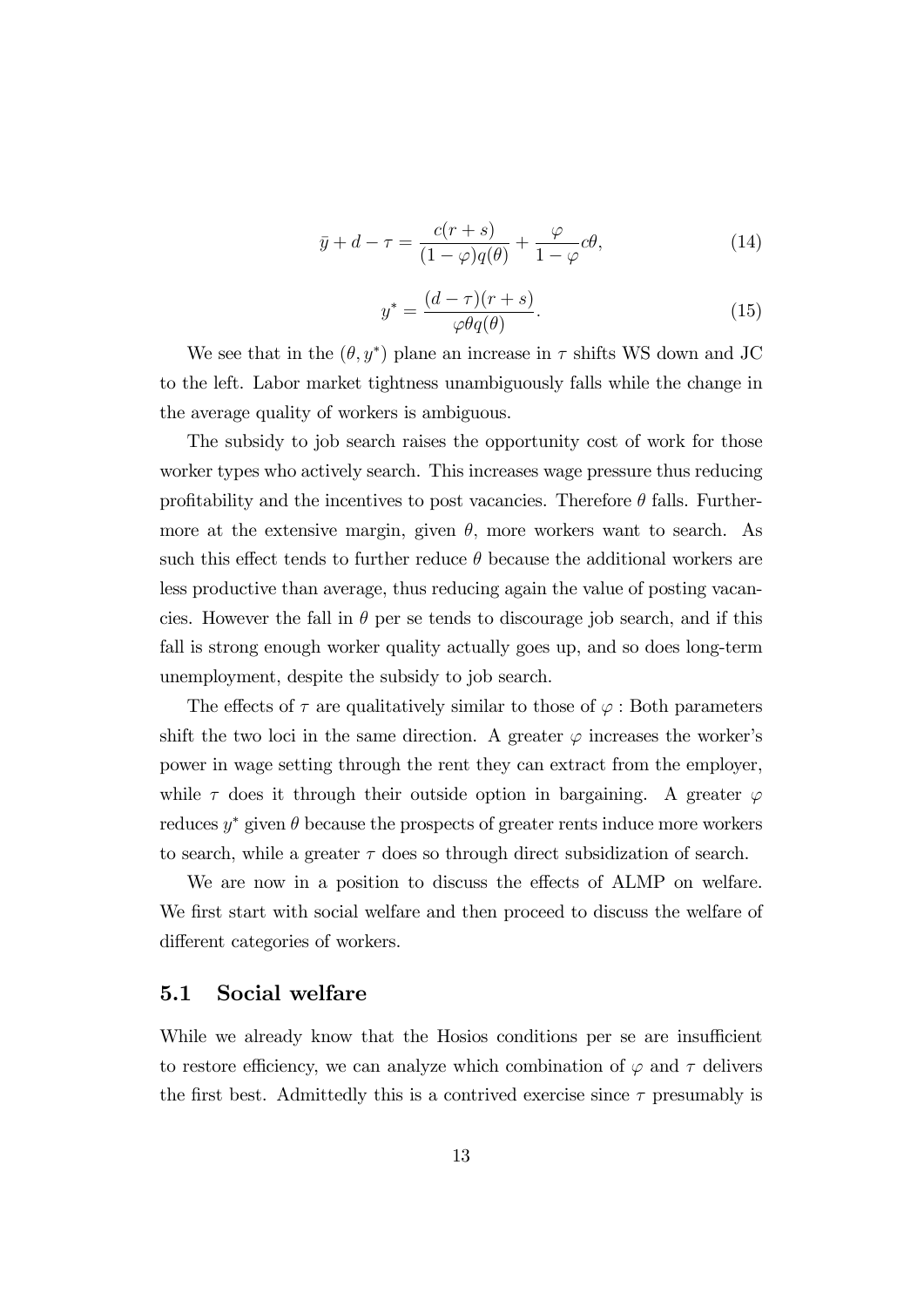a policy variable while  $\varphi$  is not. But  $\varphi$  can be targeted indirectly by the policymaker through regulations such as severance payments<sup>4</sup>.

We need to match the optimality condition with the equilibrium ones. The equilibrium job creation condition (14) must coincide with the optimality condition (9) for  $y^* = y_{SP}^*$  and  $\theta = \theta_{SP}$ . Let  $\eta = -\theta_{SP} q'(\theta_{SP})/q(\theta_{SP})$ . Then eliminating  $\bar{y} = E(y \mid y > y_{SP}^*)$  between these two conditions and dropping the " $SP$ " subscript we get the following:

$$
\tau = \frac{c(r+s+\eta\theta q(\theta))}{q(\theta)(1-\eta)} - \frac{c(r+s+\varphi\theta q(\theta))}{q(\theta)(1-\varphi)}.
$$
\n(16)

This defines a decreasing, concave relationship, called OJC, in the  $(\varphi, \tau)$ plane which goes through the point  $(\eta, 0)$ . This relationship depicts the combinations of  $\varphi$  and  $\tau$  that make firms internalize the congestion externality in job search. These are the combinations that deliver the correct social opportunity cost of labor. If for example the fraction of the surplus appropriated by the worker is greater than the Hosios level, then the cost of labor is too high and one has to tax search to reduce the worker's outside option in bargaining, thus bringing the cost of labor down back to the correct level from the social planner's perspective.

Similarly, we can match the equilibrium worker search condition (15) with the optimality one (8) and we get

$$
\tau = -\varphi c\theta + (1 - \varphi)d. \tag{17}
$$

This defines another decreasing, linear relationship between  $\tau$  and  $\varphi$ . These are the combinations of  $\varphi$  and  $\tau$  that deliver the socially optimal benefit of search to the unemployed workers, reflecting both the quality and congestion externalities. Since we know that the latter is internalized by

<sup>&</sup>lt;sup>4</sup>See for example the analysis in Saint-Paul, 2014. Of course, how allocative severance payments are depends on the degree of commitments of Örms and workers in bargaining. Under full commitment, a severance payment will be offset by a transfer upon recruitment, and will have no effect on equilibrium job creation. However, under imperfect commitment, the severance payment will raise the worker's threat point in bargaining whenever wages are being renegotiated.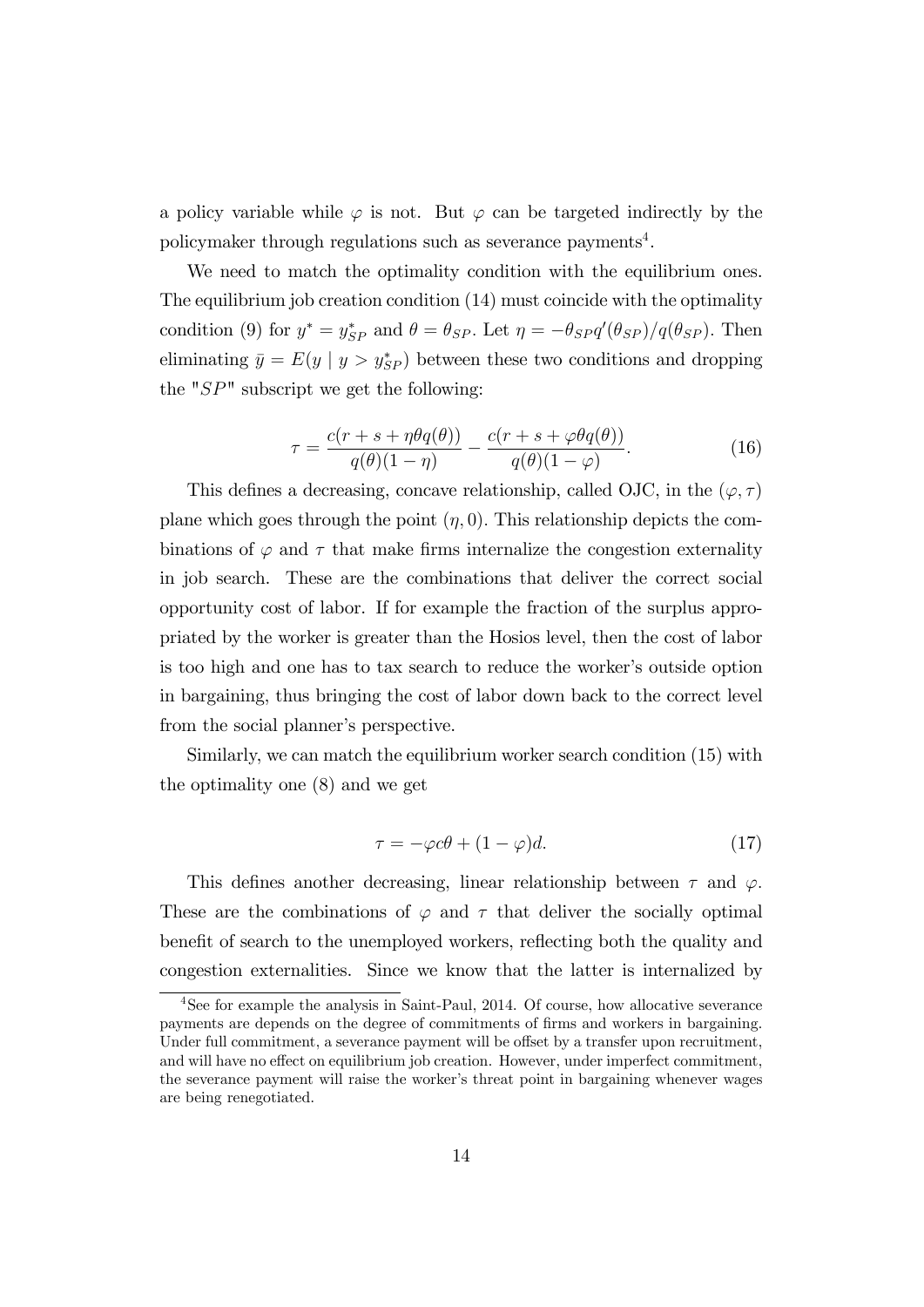workers at  $\varphi = \eta$ , only the (negative) quality externality remains, implying that along this locus  $\tau < 0$  at  $\varphi = \eta$ : search must be taxed for workers to internalize the negative effect of the marginal job seeker on the average quality of the pool<sup>5</sup>.

The joint determination of the optimal  $\varphi$  and  $\tau$  is depicted on Figure 4. The OJC locus depicts the relationship (16), while OWS represents (17). The optimal solution can then be characterized relative to the benchmark Hosios condition without ALMP as follows:

Proposition 2 – The optimal values of  $\varphi$  and  $\tau$  are such that  $\varphi > \eta$  and  $\tau < 0.$ 

PROOF – Clearly, from the RHS of (16), we have that  $\lim_{\varphi \to 1} \tau = -\infty$ along OJC. We already know that the RHS of (16) is greater than that of (17) at  $\varphi = \eta$ . Since the RHS of (17) remains finite at  $\varphi = 1$ , by continuity there exists a value of  $\varphi \in (\eta, 1), \varphi^*$ , at which OJC and OWS cross. Clearly, the corresponding  $\tau^*$  is negative. Furthermore, the RHS of (16) is a concave function of  $\varphi$ , while that of (17) is affine. Therefore, there is at most one other intersection point between OJC and OWS, and it must be such that  $\varphi < \eta$ . For  $\varphi = 0$ , the RHS of (17) is equal to d. The RHS of (16) is equal to

$$
\frac{c(r+s+\eta\theta q(\theta))}{q(\theta)(1-\eta)}-\frac{c(r+s)}{q(\theta)}=\frac{c\eta}{1-\eta}\left(\frac{r+s}{q(\theta)}+\theta\right).
$$

$$
\frac{c\theta_{SP}+d}{\theta_{SP}q(\theta_{SP})}(r+s) < \frac{c(r+s+\eta\theta_{SP}q(\theta_{SP}))}{q(\theta_{SP})(1-\eta)} - d.
$$

and then showing that this inequality is equivalent to

$$
0 < \frac{\eta}{1-\eta}c\theta - d.
$$

Finally, it is immediate that at  $\varphi = \eta$  the RHS of (17) is negative.

<sup>5</sup> Indeed this can be checked algebraically, by noting that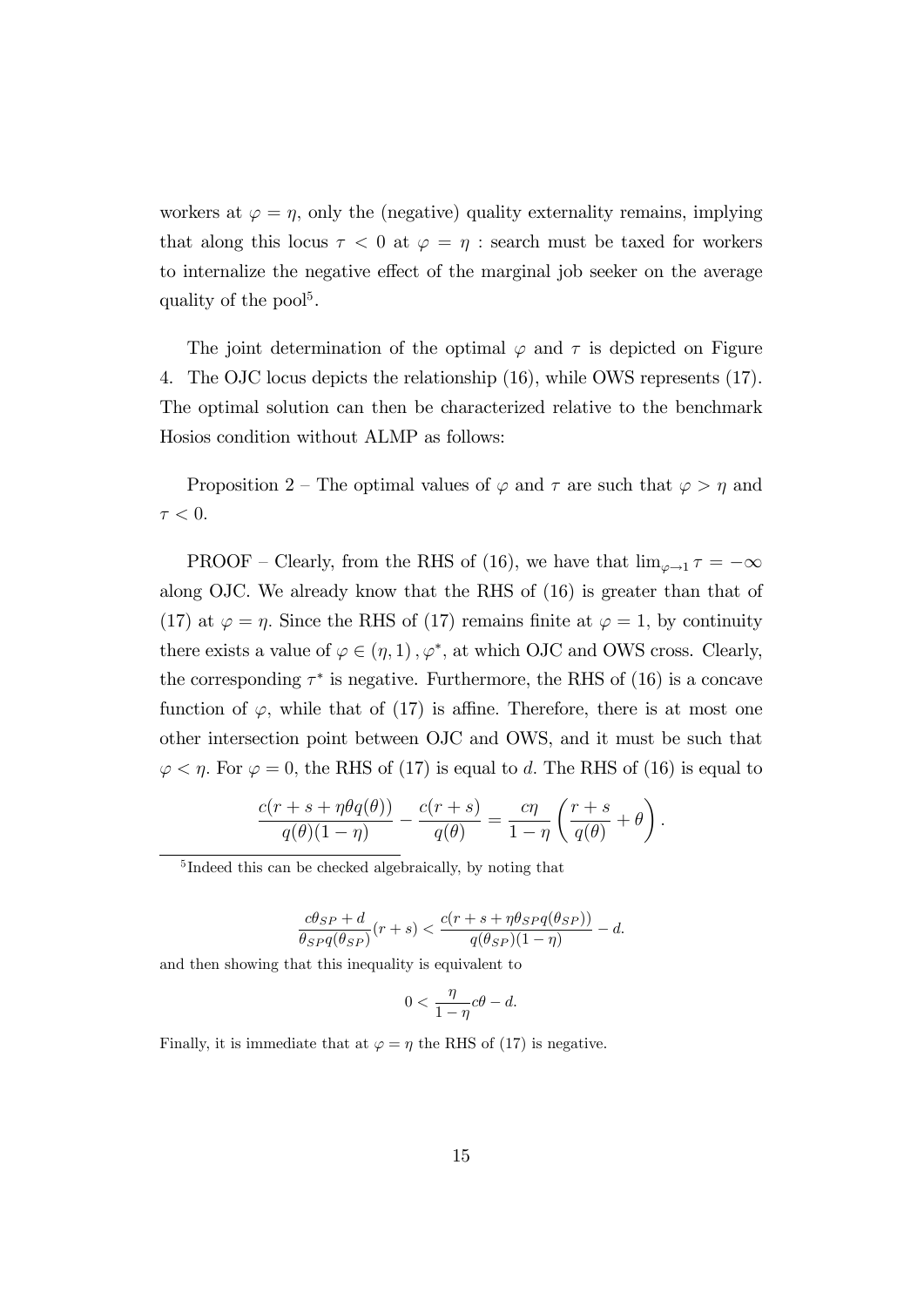Now, from (9), and using (8), we have that

$$
\frac{c}{1-\eta} \left( \frac{r+s}{q(\theta)} + \eta \theta \right) = d + \bar{y}
$$
  
>  $d + y^*$   
=  $d + (r+s) \frac{c}{q(\theta)} + d \frac{r+s}{\theta q(\theta)},$ 

from which it follows that  $\frac{c\eta}{1-\eta}$  $\left(\frac{r+s}{q(\theta)} + \theta\right) > d.$  Therefore OJC is above OWS at  $\varphi = 0$ , and, by concavity, also over  $[0, \varphi^*$ ). Therefore, the only intersection between OJC and OWS is  $(\varphi^*, \tau^*)$ .

QED

The optimal policy is to *raise* the worker's rent beyond the Hosios level while at the same time implementing a *negative* active labor market policy which taxes job search (we ignore feasibility constraints on such policies). This is just the opposite of what, say, an OECD report would recommend.

One way to interpret this result is as follows: starting from the Hosios condition value of  $\varphi$ , search must be taxed because of the quality externality. But taxing search reduces the cost of labor, leading to too high a vacancy level. To compensate for that, one must further raise the worker's bargaining power, which in turn must lead to a higher tax on job search<sup>6</sup>.

#### 5.2 Effect on the welfare of different types of workers

I now study which groups gain and lose from ALMPs. In the sequel I will assume that an increase in  $\tau$  has a "normal" effect on  $y^*$ , i.e. that  $y^*$  falls<sup>7</sup>. As a result it must be that  $dH/d\tau > 0$ , both because  $y^*$  falls (a greater

<sup>&</sup>lt;sup>6</sup>Note however that this process converges to a consistent pair  $(\varphi, \tau)$  only because (i) OJC becomes steeper relative to OWS as one moves to the right, and (ii) the opposite strategy of reducing  $\varphi$  and compensating by a raise in  $\tau$  does not converge because OWS and OJC fail to cross on the left of  $\varphi = \eta$ . This suggests that for some different version of the model one could have an optimum with  $\tau > 0$  and  $\varphi < \eta$  instead. Intuitively, what is much more robust is the prediction that the optimal policy must satisfy  $\tau(\varphi - \eta) < 0$ . Hence, if active labor market policy proves to be optimal, it must be accompanied with a reduction in the worker's bargaining power relative to the Hosios level.

<sup>7</sup>Otherwise introducing a subsidy to job search would hardly qualify as "active" labor market policy.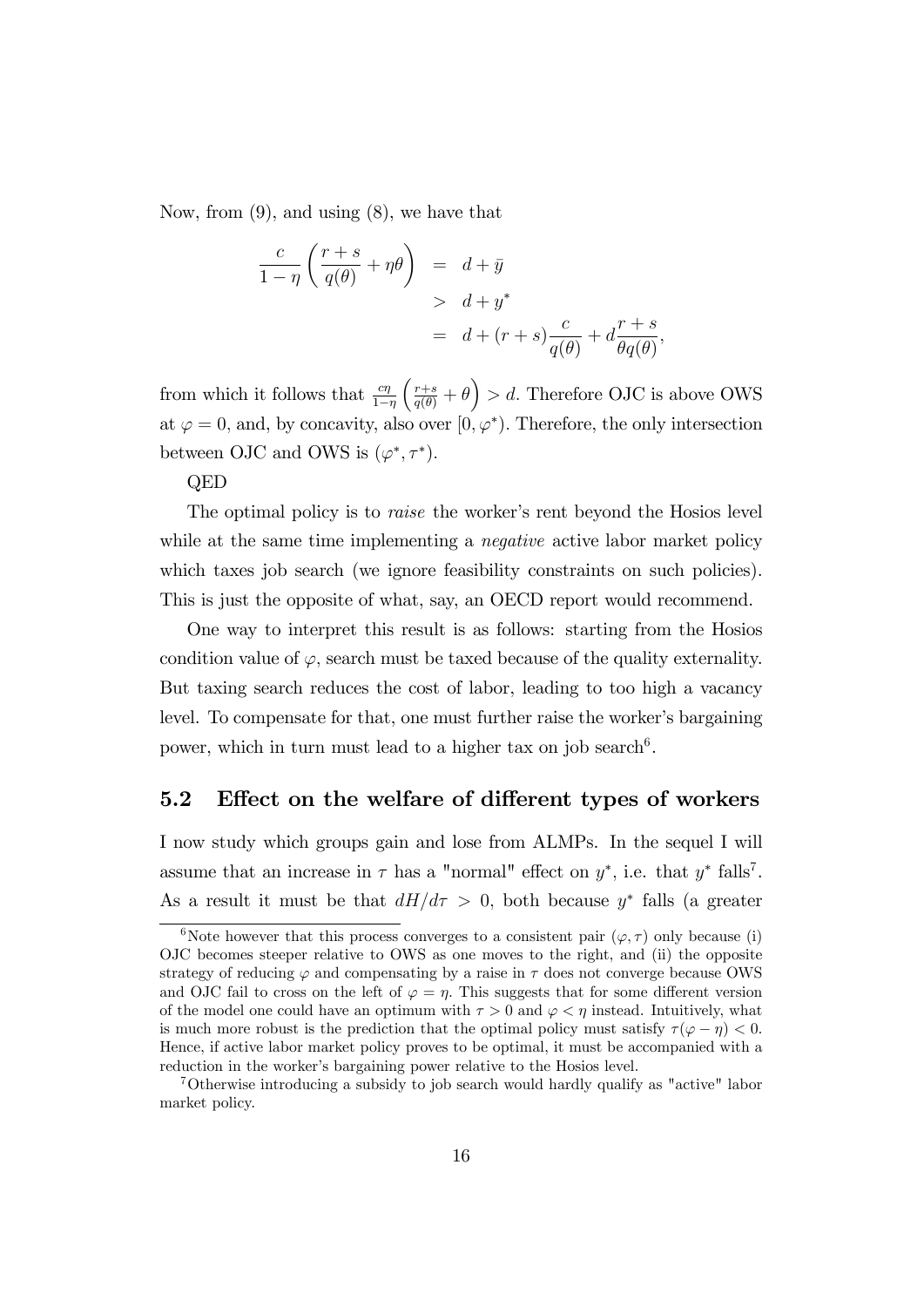proportion of the population is eligible for the subsidy) and  $\theta$  falls (people who do search remain unemployed longer, so the subsidy has to be paid to them for a longer period).

Equations  $(12)$  and  $(13)$  imply that we can distinguish three kind of effects of the subsidy on different categories of workers:

- The negative direct tax effects are given by  $\frac{d}{d\tau}(\tau H)$  and are the same for all workers, including those who do not search. These ones have a utility equal to  $-\tau H$  and they clearly are worse-off, unless the change in the subsidy makes them switch from non-search to search.
- $\bullet$  The direct positive effect of the subsidy on the utility flow while searching. This effect is given by

$$
\frac{r+s}{r(r+s+\varphi\theta q(\theta))}
$$

for the unemployed and by

$$
\frac{r(1-\varphi)+s}{r(r+s+\varphi\theta q(\theta))}
$$

for the employed. It is therefore stronger for the unemployed than for the employed, as their discounted expected time spent in unemployment is obviously larger. Furthermore this effect does not depend on the worker's productivity  $y$ .

• The indirect negative effect on utility through the fall in  $\theta$ . It is equal to

$$
\frac{d\theta}{d\tau}(q(\theta) + \theta q'(\theta)) \frac{\varphi(r+s)(y+d-\tau)}{r(r+s+\varphi\theta q(\theta))^2}
$$

for the unemployed and to

$$
\frac{d\theta}{d\tau}(q(\theta) + \theta q'(\theta)) \frac{\varphi(r(1-\varphi) + s)(y + d - \tau)}{r(r + s + \varphi \theta q(\theta))^2}
$$

for the employed. We notice that this negative effect is also stronger for the unemployed, for whom the job finding rate matters more than for the employed. Also, this effect is stronger for more productive workers, because they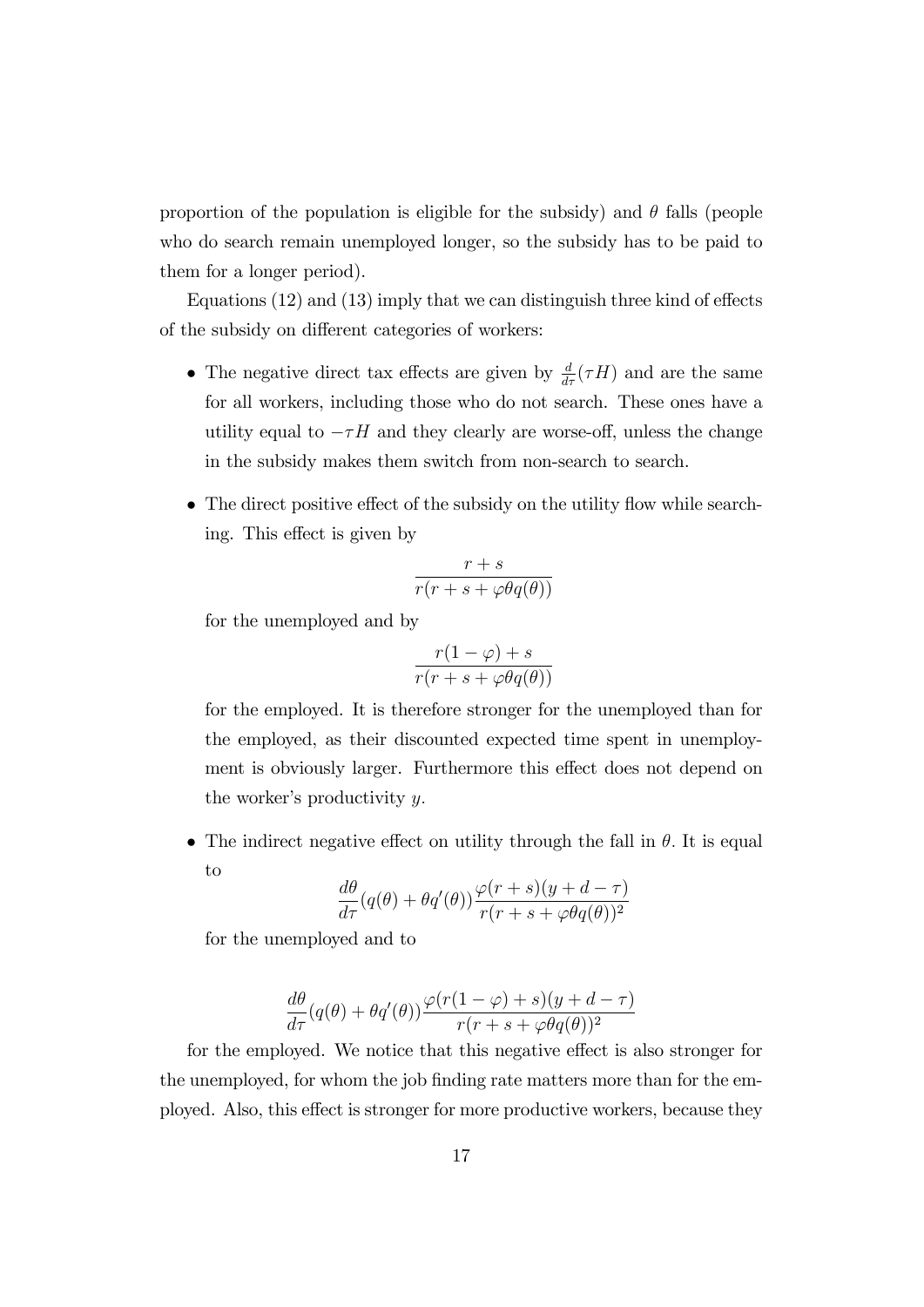appropriate part of the surplus of the match and therefore get higher wages, which makes them lose more from any reduction in job finding rates. This suggests that, controlling for labor market status, more productive workers are more likely to oppose active labor market policies.

The preceding formulas allow us to find out who gains and who loses from an increase in  $\tau$  among the employed and the unemployed. Consolidating all the terms spelled out above, we see that the marginal gains can be written as  $(r+s)\gamma(y) - \frac{d}{d\tau}(\tau H)$  for the unemployed and  $(r(1-\varphi) + s)\gamma(y) - \frac{d}{d\tau}(\tau H)$ for the employed, where

$$
\gamma(y) = \frac{1}{r(r+s+\varphi\theta q(\theta))} + \frac{d\theta}{d\tau}(q(\theta) + \theta q'(\theta))\frac{\varphi(y+d-\tau)}{r(r+s+\varphi\theta q(\theta))^2},
$$

and  $\gamma' < 0$ . Therefore we see that an employed worker opposes the increase in  $\tau$  iff his productivity level is greater than

$$
\tilde{y}_e = \gamma^{-1} \left( \frac{1}{r(1-\varphi) + s} \frac{d}{d\tau} (\tau H) \right).
$$

In particular, if  $\tilde{y}_e < y^*$ , all the employed opposed ALMPs.

As for the unemployed, their corresponding critical productivity level is

$$
\tilde{y}_u = \gamma^{-1} \left( \frac{1}{r+s} \frac{d}{d\tau} (\tau H) \right) > \tilde{y}_e.
$$

This inequality means that unemployed searchers are more in favor of active labor market policies than the employed.

However, the long-term unemployed, i.e. those such that  $y < y^*$ , oppose it, except a tiny band of workers who are just below the critical search threshold and who switch their behavior because of the subsidy (but this band would not be tiny if we were considering a non infinitesimal increment in  $\tau$ ). Thus, somewhat paradoxically, here most of the long-term unemployed oppose ALMPs, however this is because here worker search only operates through the extensive margin. More generally, though, it makes sense to think that, to the extent that they have to contribute to their costs as taxpayers, the most disenfranchised long-term unemployed do not particularly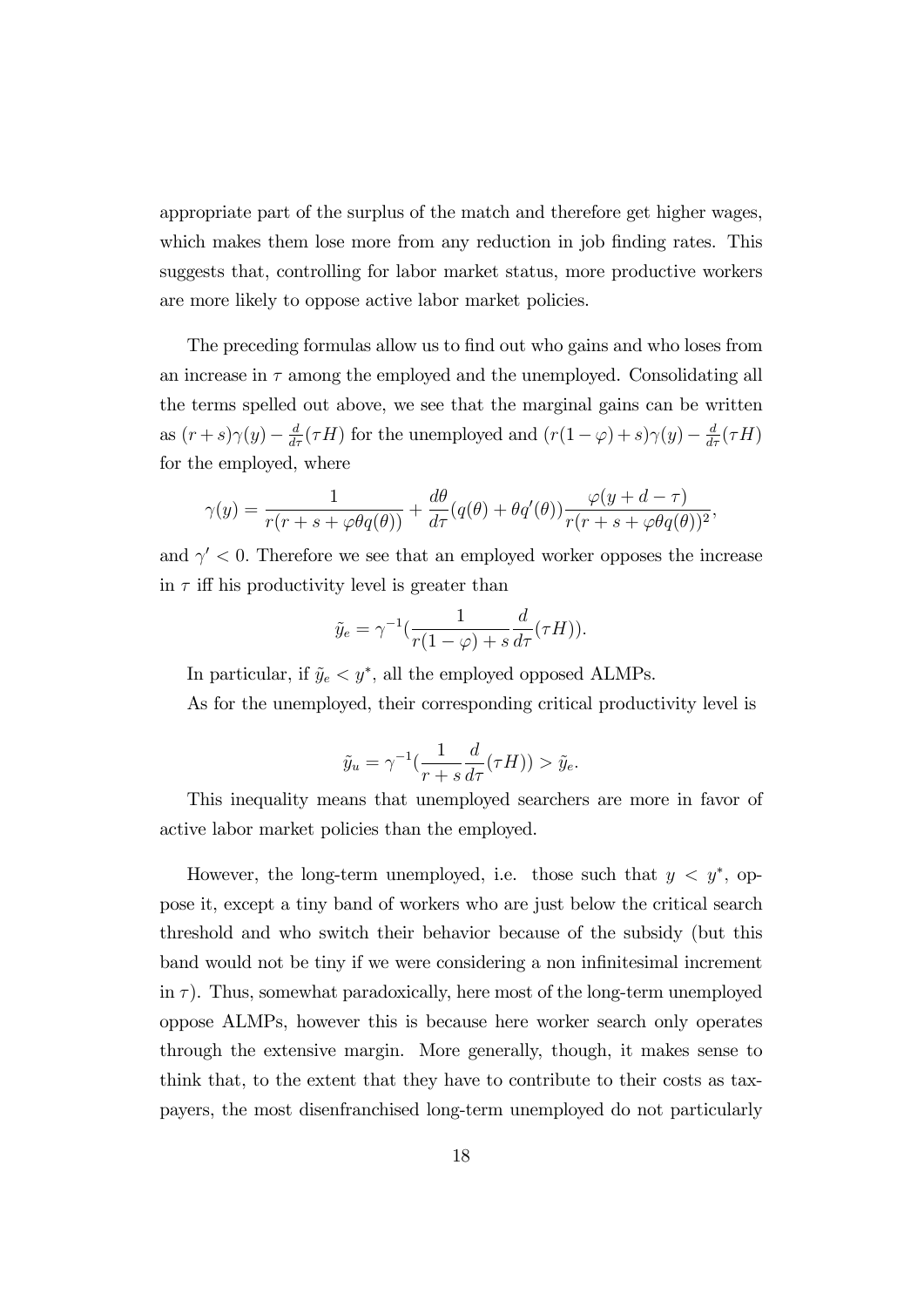support active labor market policies as it is unlikely to raise their own job finding rate.

This discussion allows us to characterize the constituency in favor of active labor market policy. If  $y^* < \tilde{y}_e$ , then the coalition of workers in favor of ALMPs is made of the least productive employed workers, the least productive short-term unemployed, and the most productive long-term unemployed. The opponents are the least productive long-term unemployed, and the most productive employed and job-seekers. As the short-term unemployed are more in favor of ALMPs than the employed, the opponents among the former are more productive than the opponents among the latter.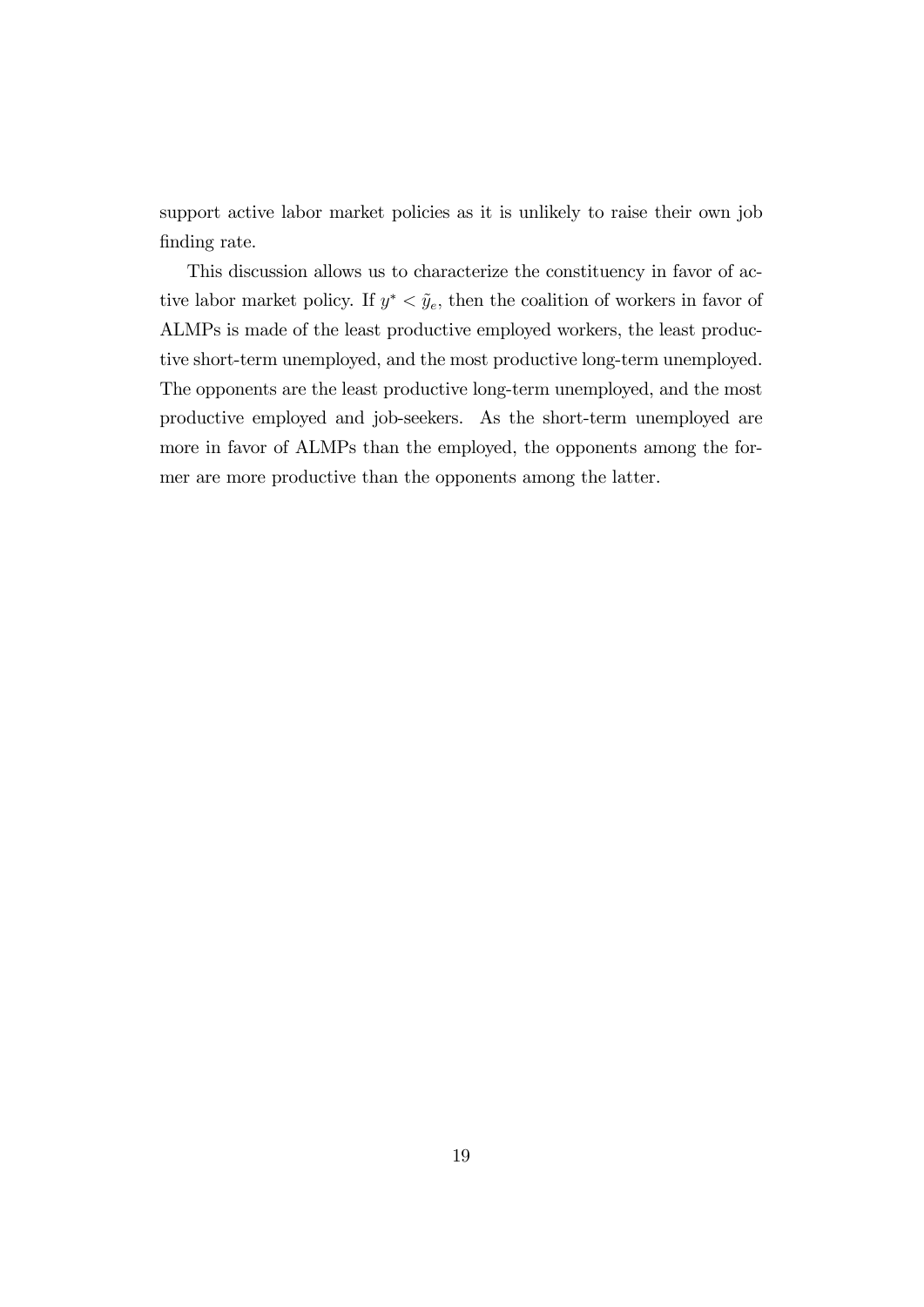#### REFERENCES

Boeri, Tito, Conde-Ruiz, Ignacio J. and Galasso, Vincenzo (2012). "The Political Economy of Flexicurity," Journal of the European Economic Asso $ciation, 10(4), pp. 684-715.$ 

Cahuc, Pierre and Etienne Lehmann (2000), "Should Unemployment Benefits Decrease with the Unemployment Spell ?", *Journal of Public Eco*nomics, 77, 135-153

Hosios, Arthur J, 1990. "On the Efficiency of Matching and Related Models of Search and Unemployment," Review of Economic Studies, 57(2), pages 279-98, April.

Fredriksson, Per and Bertil Holmlund (2001), "Optimal Unemployment Insurance in Search Equilibrium", Journal of Labor Economics, 19(2), 370- 399

Krusell, Per, Mukoyama, T. and A. Sahin (2010), "Labour Market Matching with Precautionary Savings and Aggregate Fluctuations", Review of Economic Studies, 77, 1477-1507

Lehmann, Etienne and Bruno van der Linden (2007), "On the Optimality of Search Matching Equilibrium When Workers Are Risk Averse", Journal of Public Economic Theory, 9(5), 867-884

Michau, Jean-Baptiste (2013), "Optimal Labor Market Policy with Search Frictions and Risk-Averse Workers", Ecole Polytechnique working paper

Mortensen, Dale and Christopher Pissarides (1994), "Job Creation and Job Destruction in the Theory of Unemployment", Review of Economic Studies, 61, 3, 397-415

Mortensen, Dale and Christopher Pissarides (2003), "Taxes, Subsidies, and Equilibrium Labor Market Outcomes", in Designing Inclusion: Tools to Raise Low-End Pay and Employment in Private Enterprise, Edmund Phelps, ed., Cambridge University Press

Ortega, Javier (2000),"Pareto-Improving Immigration in an Economy with Equilibrium Unemployment," Economic Journal, 110(460), 92-112

Saint-Paul, Gilles (1998), "A Framework for Analyzing the Political Sup-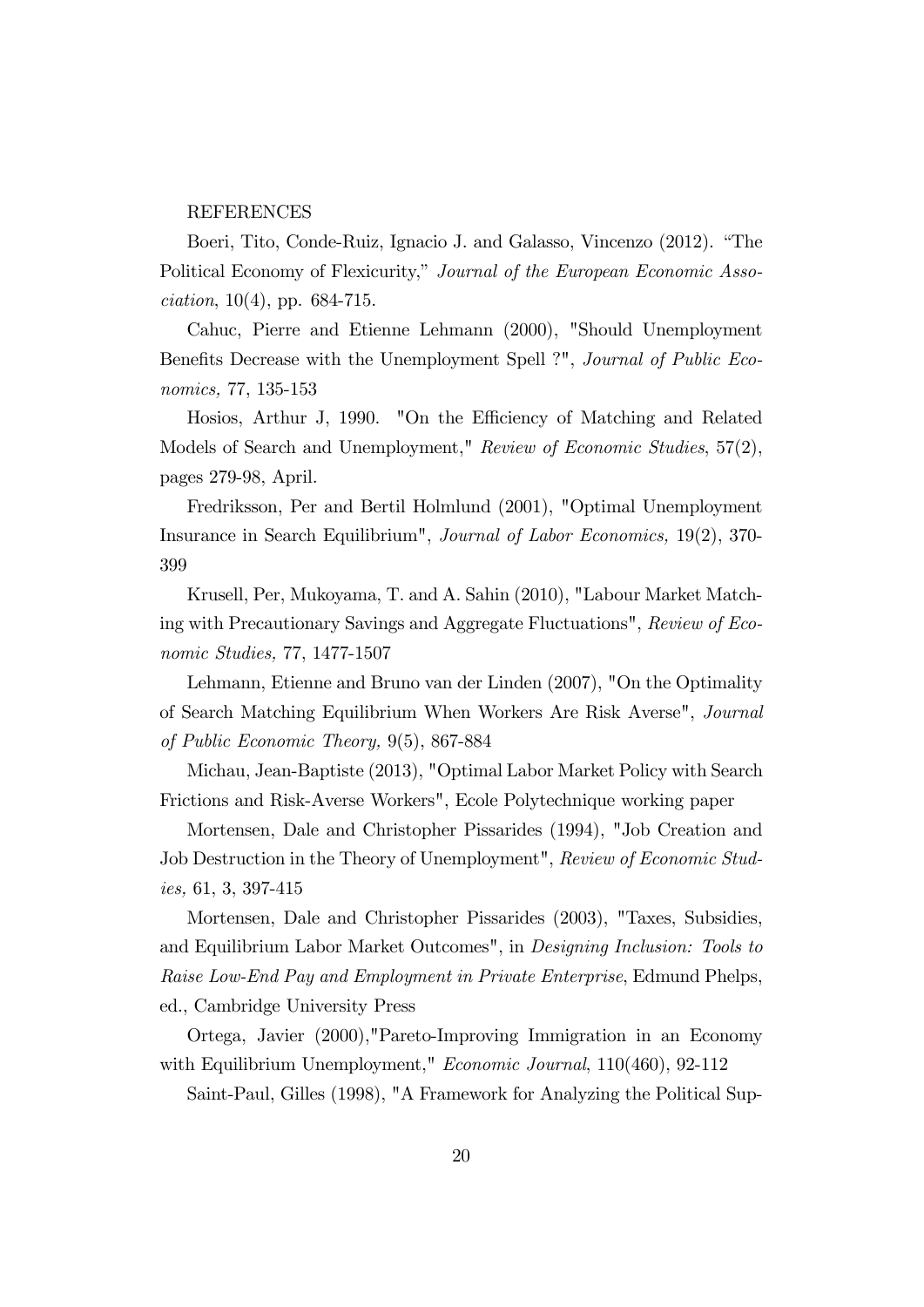port for Active Labor market Policy", Journal of Public Economics, 67, 151- 165

 $\longrightarrow$  (2000), The Political Economy of Labour Market Institutions, Oxford University Press

(2014), Frictions and Institutions. Copenhagen: Bookboon (http://bookboon.com/fr/frictions-and-institutions-ebook)

Wright, Randall (1986), "The redistributive roles of unemployment insurance and the dynamics of voting," Journal of Public Economics, 31(3), pages 377-399.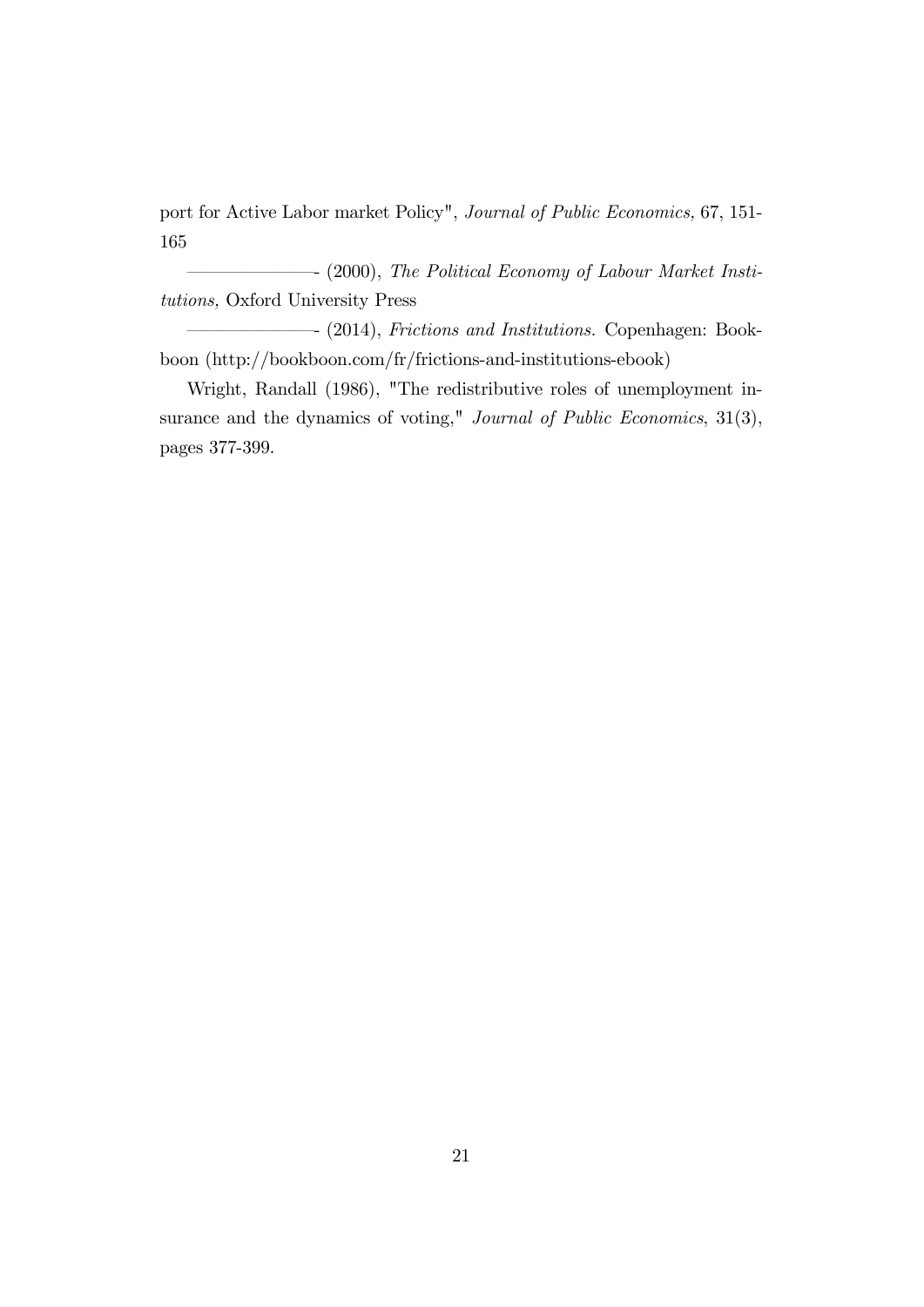

θ

## Figure 1 – Equilibrium determination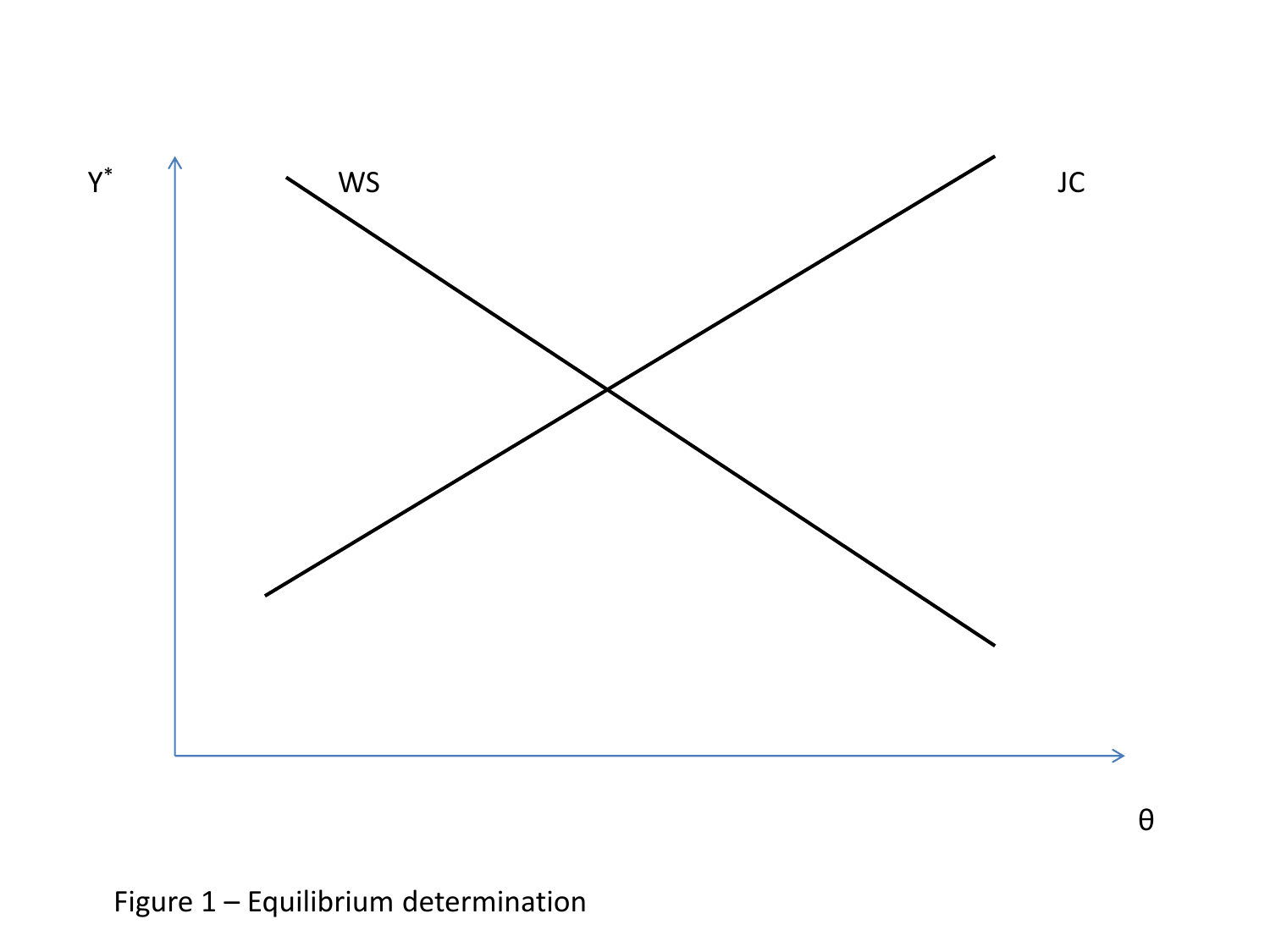

Figure 2 – Impact of an increase in the worker's bargaining power

θ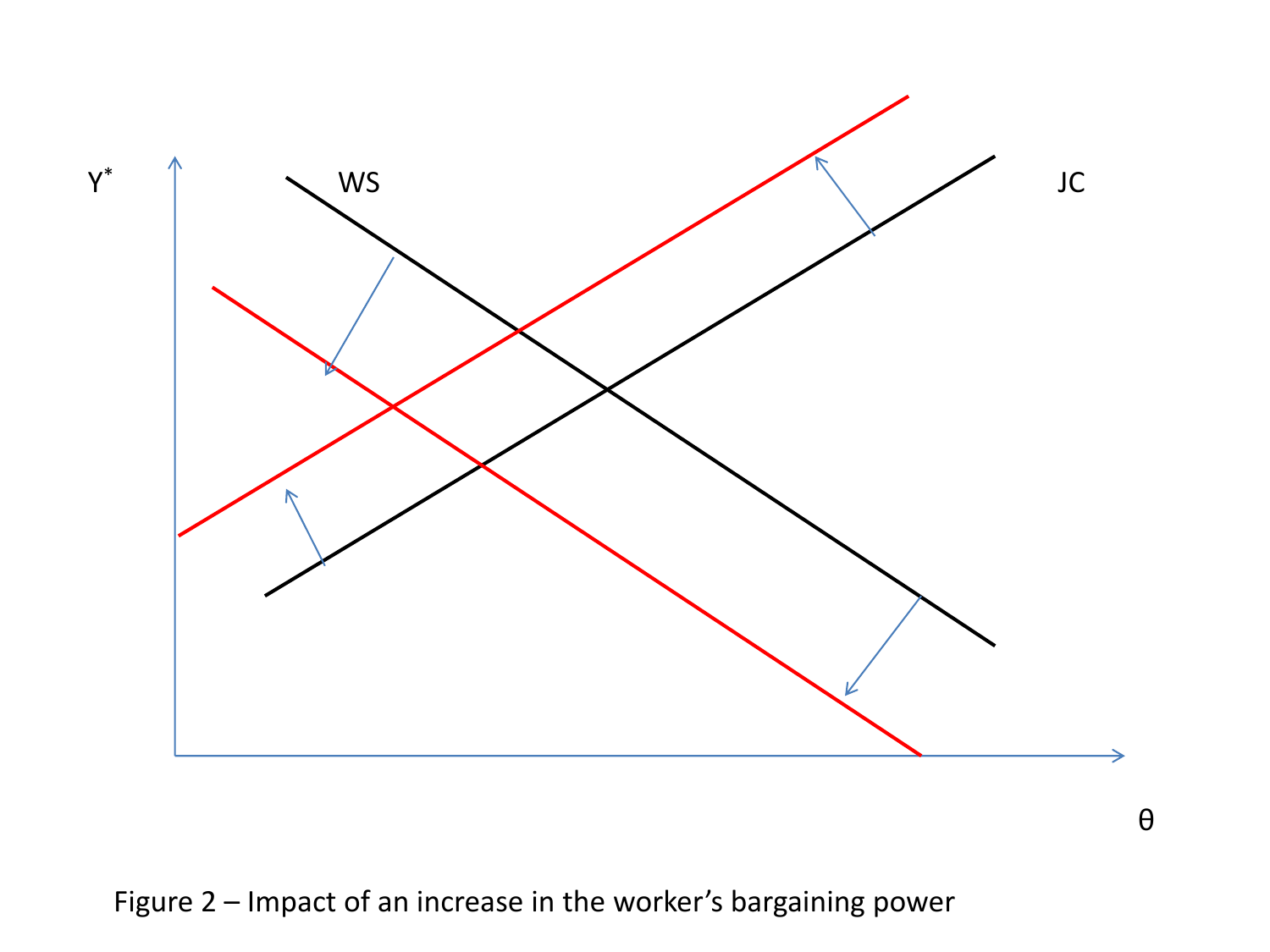

Figure 3 – if Hosios holds, too much worker search